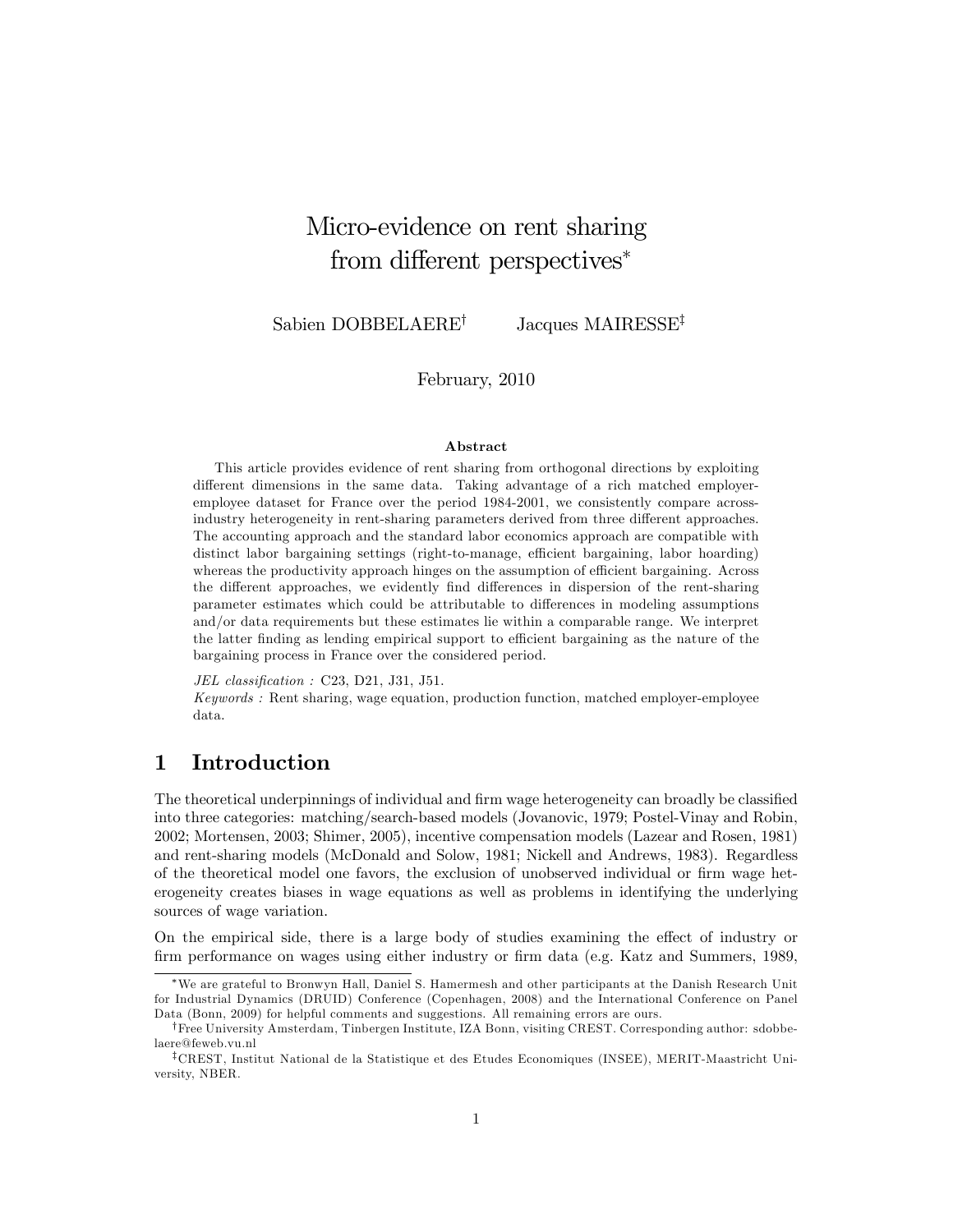Blanchflower et al., 1996, Estevao and Tevlin, 2003 for the US; Christofides and Oswald, 1992, Abowd and Lemieux, 1993 for Canada; Blanchflower et al., 1990, Holmlund and Zetterberg, 1991, Nickell et al., 1994, Hildreth and Oswald, 1997 for European countries) and testing the rent-sharing hypothesis. The seminal contribution of Abowd et al. (1999), providing a statistical decomposition of wage rates into worker and firm effects and focusing on the private sector in France, together with the availability of matched employer-employee datasets, fueled a resurge of interest in this subject. Recent studies investigating the impact of profits on wages using matched worker-Örm data include Margolis and Salvanes (2001) for France and Norway, Arai (2003) and Nekby (2003) for Sweden, Kramarz (2003) for France and Martins (2009) for Portugal. Albeit using different models of collective bargaining, the results of these studies indicate in general that changes in profitability feed through into long-run changes in wages.<sup>1</sup>

The contribution of this article to the latter strand of the empirical literature is to provide evidence of rent sharing from orthogonal directions by exploiting different dimensions in the same data. In particular, taking advantage of a rich matched employer-employee dataset for France, we compare consistently across-industry heterogeneity in rent-sharing parameters derived from three different approaches. The first approach is the accounting approach which is compatible with distinct labor bargaining settings (right-to-manage, efficient bargaining, labor hoarding) which differ in terms of bargaining scope. In this approach, we directly compute average measures of rent sharing from the Örm accounting information. The second approach is the standard labor economics approach which is also compatible with the two principal labor bargaining models, i.e. the right-to-manage model and the efficient bargaining model, and the labor hoarding model. In this approach, we estimate a wage equation taking into account worker and firm wage heterogeneity. From the estimated wage-profits elasticities, we retrieve average rent-sharing parameters. The third approach is the productivity approach which hinges on the assumption of efficient bargaining. In this approach, we estimate a productivity equation at the Örm level. By comparing the estimated factor elasticities for labor and materials and their shares in revenue, we are able to derive estimates of average rent-sharing parameters. The three approaches clearly differ in the sources of variation and identification of industry-specific extent of rent sharing.

This article does not aim at testing the various labor bargaining models. The novelty of our analysis is to compare industry-specific rent-sharing parameters derived from distinct approaches which differ in modeling assumptions and/or data requirements. As expected, we find that there exist differences in dispersion of the rent-sharing parameter estimates across the three approaches but the rent-sharing estimates lie within a comparable range across the three approaches. We could interpret the latter result as lending empirical support to efficient bargaining as the nature of the bargaining process in France over the considered period.

We proceed as follows. Section 2 presents the three approaches. Section 3 discusses the data, clarifies the sources of variation and identification of rent sharing within each approach and illustrates the across-industry heterogeneity in rent-sharing parameter estimates within each approach. Section 4 consistently compares across-industry heterogeneity in rent-sharing parameter estimates across the three approaches. Section 5 concludes.

 $1$ The recent studies that use matched employer-employee data to control for unobserved worker abilities find smaller but generally significant effects of performance on wages compared to previous studies based on firm-level data.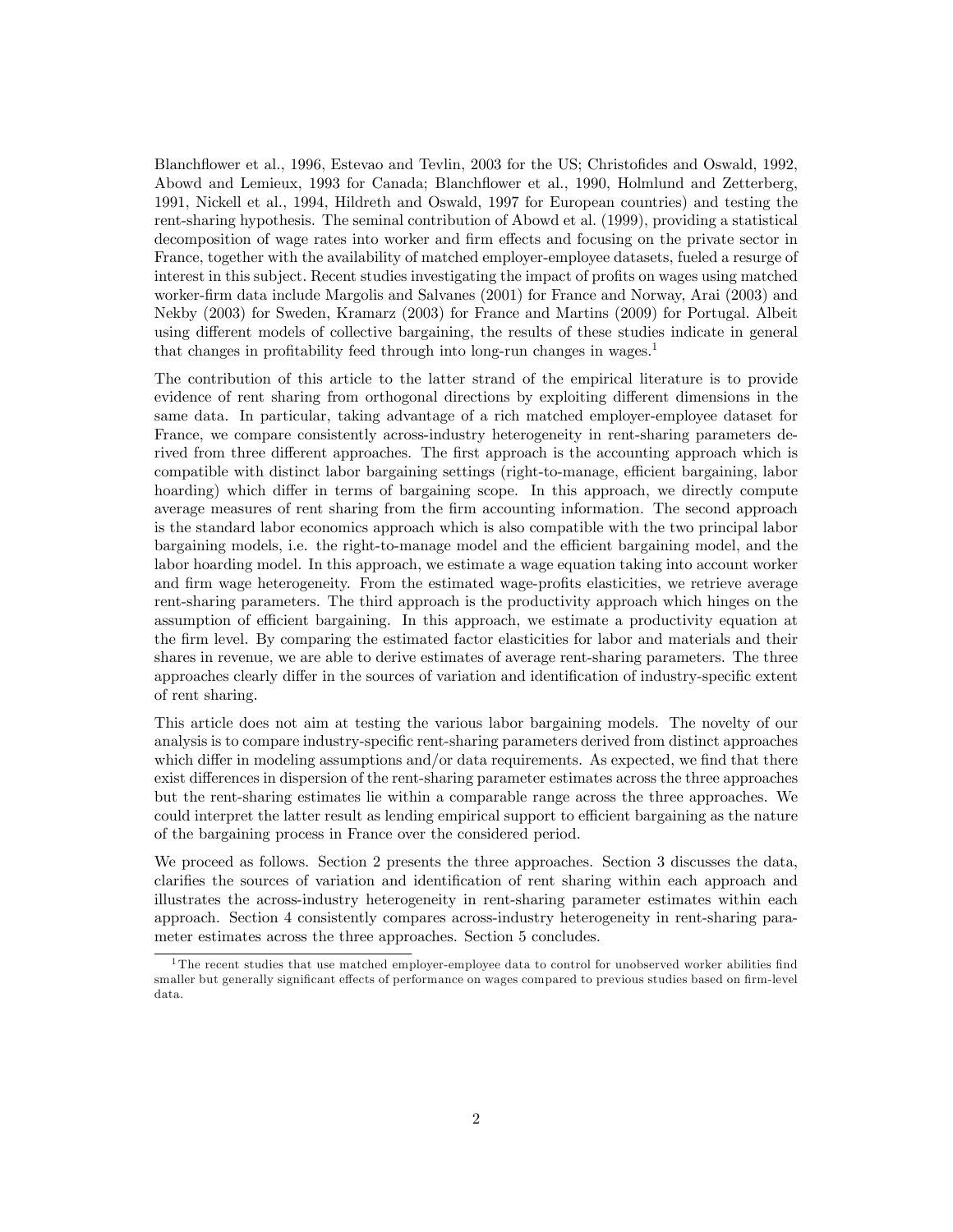## 2 Micro-evidence on rent sharing from three different approaches

In this section, we present three approaches from which we derive rent-sharing parameter estimates: the accounting approach, the standard labor economics approach and the productivity approach. The first two approaches are more general in the sense that they are compatible with different labor bargaining settings which differ in terms of bargaining scope. The third approach is the most restrictive one since it imposes a priori a particular bargaining framework, i.e. efficient bargaining.

It is not our intention to test empirically which bargaining model is not rejected by the available data. Instead, we aim at consistently comparing the rent-sharing parameters obtained from orthogonal directions in the same data.

#### 2.1 Accounting approach

The workers, represented by the union, and the firm are involved in a bargaining situation. Both parties maximize their respective utility function during the bargaining process. Union preferences are represented by a modified Stone-Geary utility function (see e.g. Mezetti and Dinopoulos, 1991):

$$
U(w_{it}, x_{it}) = (w_{it} - \overline{w}_{it})(x_{it} - \overline{x}_{it})
$$
\n(1)

where i is a firm index, t a time index,  $w_{it}$  is the bargained wage,  $x_{it}$  are bargained working conditions (which will be specified later), and  $\overline{w}_{it} \leq w_{it}$  and  $\overline{x}_{it} \leq x_{it}$  are respectively the reservation wage and the reservation working conditions available in the event of a bargaining dispute.<sup>2</sup> U(.) implies from the point of view of the union that both the wage  $w_{it}$  and the working conditions  $x_{it}$  are normal goods.<sup>3</sup>

Consistent with capital quasi-fixity, the firm's utility is assumed to equate its short-run profit:  $\pi(w_{it}, N_{it}, M_{it}) = R(N_{it}, M_{it}) - w_{it}N_{it} - j_{it}M_{it}.$   $R_{it} = P_{it}Q_{it}$  stands for total revenue with  $P_{it}$ the output price, and  $Q_{it} = \Theta_{it} F(N_{it}, M_{it}, K_{it})$  where N is labor, M is material input, K is capital and  $F(.)$  is assumed to be homogeneous of degree one in its arguments.  $\Theta_{it}$  is an index of technical change or "true" total factor productivity.

Following the literature, we assume that the conventional asymmetric Nash bargaining solution is the appropriate solution concept. The bounds of the bargaining range are given by the minimum acceptable utility levels for both parties. In the absence of an agreement, the union receives the reservation wage  $\overline{w}_{it}$ , in which case union utility equals zero. If no revenue accrues to the firm when bargaining breaks down, the firm's utility equals zero in which case the firm has to bear only the fixed costs of capital. Hence, the generalized Nash product is written as:

$$
G = \{(w_{it} - \overline{w}_{it})(x_{it} - \overline{x}_{it})\}^{\phi_{it}} \{R_{it} - w_{it}N_{it} - j_{it}M_{it}\}^{1 - \phi_{it}}
$$

<sup>&</sup>lt;sup>2</sup>Mezetti and Dinopoulos (1991) consider a more general modified Stone-Geary utility function:  $U(w_{it}, N_{it}) =$  $(w_{it} - \overline{w}_{it})^{\lambda}(x_{it} - \overline{x}_{it})^{\theta}$ , where  $x_{it} = N_{it}$  is the employment level,  $\overline{x}_{it} = 0$ ,  $\lambda \ge 0$  and  $\theta \ge 0$ . The union is wage (employment) oriented iff  $\theta > \lambda (\theta < \lambda)$ . We follow McDonald and Solow (1981) by setting  $\lambda = \theta = 1$ , meaning that the union is equally concerned with the wage premium  $(w_{it} - \overline{w}_{it})$  and the working conditions premium  $(x_{it} - \overline{x}_{it}).$ 

<sup>&</sup>lt;sup>3</sup>The marginal rate of substitution between x and  $w$ ,  $\frac{\frac{\partial U}{\partial x}}{\frac{\partial U}{\partial w}} = \frac{(w - \overline{w})}{(x - \overline{x})}$  is increasing in w, keeping x constant, which is a sufficient condition for normality of x. A similar argument holds for  $w$  (Mezetti and Dinopoulos, 1991).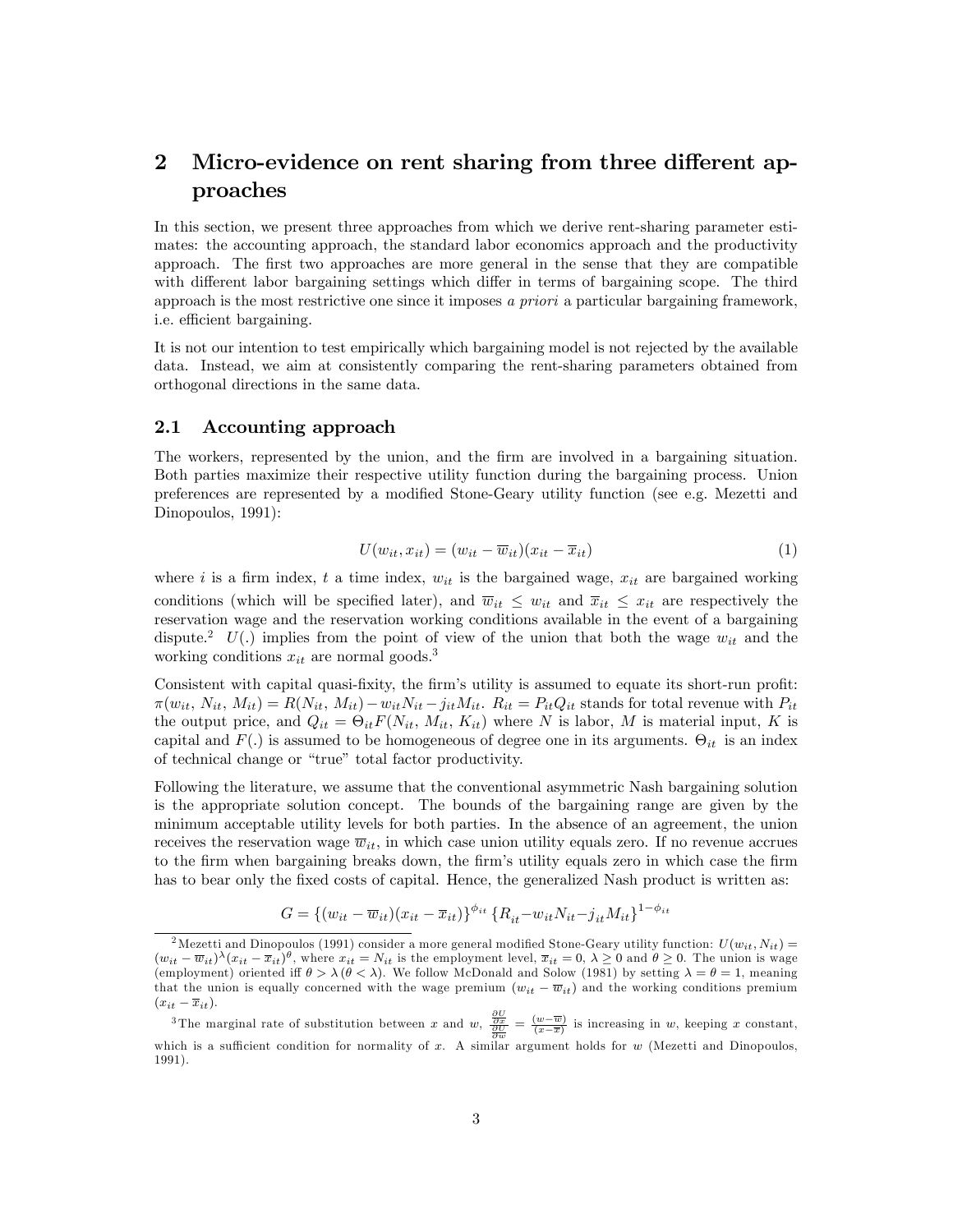where  $\phi_{it} \in [0, 1]$  represents the workers' bargaining power.

Maximization of  $G$  with respect to the wage rate gives the following first-order condition:

$$
w_{it} = \overline{w}_{it} + \gamma_{it} \left[ \frac{R_{it} - w_{it} N_{it} - j_{it} M_{it}}{N_{it}} \right]
$$
 (2)

where  $\gamma_{it} = \frac{\phi_{it}}{1-\phi}$  $\frac{\varphi_{it}}{1-\phi_{it}}$ . Eq. (2) states that the equilibrium wage is determined by the reservation wage, the relative bargaining strength of the workers and the firm and the level of profits per employee.

The extent of rent sharing that follows from Eq. (2) is compatible with distinct labor bargaining settings that differ in terms of bargaining scope: the right-to-manage model (Nickell and Andrews, 1983), the efficient bargaining model (McDonald and Solow, 1981) and the labor hoarding model (Haskel and Andrews, 1992).

The right-to-manage (RTM) model postulates that the union bargains with the firm over wages while the firm chooses its profit-maximizing employment level. In the standard representation, the union prefers higher wages and more employment. Setting  $x_{it} = N_{it}$  and  $\overline{N}_{it} = 0$  in Eq. (1), we obtain the most common utility function in the literature, i.e. the rent maximization utility function of wages and employment (Rosen, 1969; Calvo, 1978, Johnson, 1990):

$$
U(w_{it}, x_{it}) = (w_{it} - \overline{w}_{it})N_{it}
$$
\n(3)

Under the RTM bargaining setting, the outcome of the bargaining is the asymmetric Generalized Nash solution to:  $\max_{w_{it}} \left\{ (w_{it} - \overline{w}_{it}) N_{it} \right\}^{\phi_{it}} \left\{ R_{it} - w_{it} N_{it} - j_{it} M_{it} \right\}^{1-\phi_{it}}$ , from which Eq. (2) follows.

Under the RTM bargaining setting, the union and the firm however agree on a Pareto-inefficient contract. To obtain Pareto efficiency, the efficient bargaining (EB) model represents collective bargaining by simultaneous negotiation over wages and employment. Assuming again that the union maximizes its membership aggregate gain from employment, the outcome of the bargaining is the asymmetric Generalized Nash solution to:

$$
\max_{w_{it}, N_{it}} \left\{ (w_{it} - \overline{w}_{it}) N_{it} \right\}^{\phi_{it}} \left\{ R_{it} - w_{it} N_{it} - j_{it} M_{it} \right\}^{1 - \phi_{it}} \tag{4}
$$

Maximization with respect to the wage rate gives Eq. (2). Maximization with respect to employment gives the following first-order condition:

$$
w_{it} = (R_N)_{it} + \phi_{it} \left( \frac{R_{it} - (R_N)_{it} N_{it} - j_{it} M_{it}}{N_{it}} \right)
$$
(5)

with  $(R_N)_{it}$  the marginal revenue of labor.

If workers value on-the-job leisure, overhead labor will constitute a bargaining issue for the union in addition to labor reward. Setting  $x_{it} = \left(\frac{N_O}{N_P}\right)$  $\overline{ }$ and  $\overline{x}_{it} = \sqrt{\frac{N_O}{N_P}}$  $\overline{\setminus}$ where  $(N_O)_{it}$ is the proportion of the workforce that is paid for but unproductive due to e.g. illicit shirking, set-up time of machinery, coffee breaks,  $(N_P)_{it}$  is productive labor,  $\left(\frac{N_O}{N_P}\right)_{it}$  $\overline{ }$ is the degree of  $it$ overmanning or generous crew sizes and  $\sqrt{\frac{N_Q}{N_P}}$  $\overline{\setminus}$ is the reservation overhead labor ratio, the preferences of the union can be represented as follows according to the labor hoarding (LH) model:  $U(w_{it}, (N_O)_{it}) = (w_{it} - \overline{w}_{it})$  $\left(\left(\frac{N_O}{N_P}\right)$  $\overline{ }$  $\frac{1}{it}$  $\sqrt{\frac{N_O}{N_P}}$  $\overline{\big)}_{it}$ . We assume that both types of labor are paid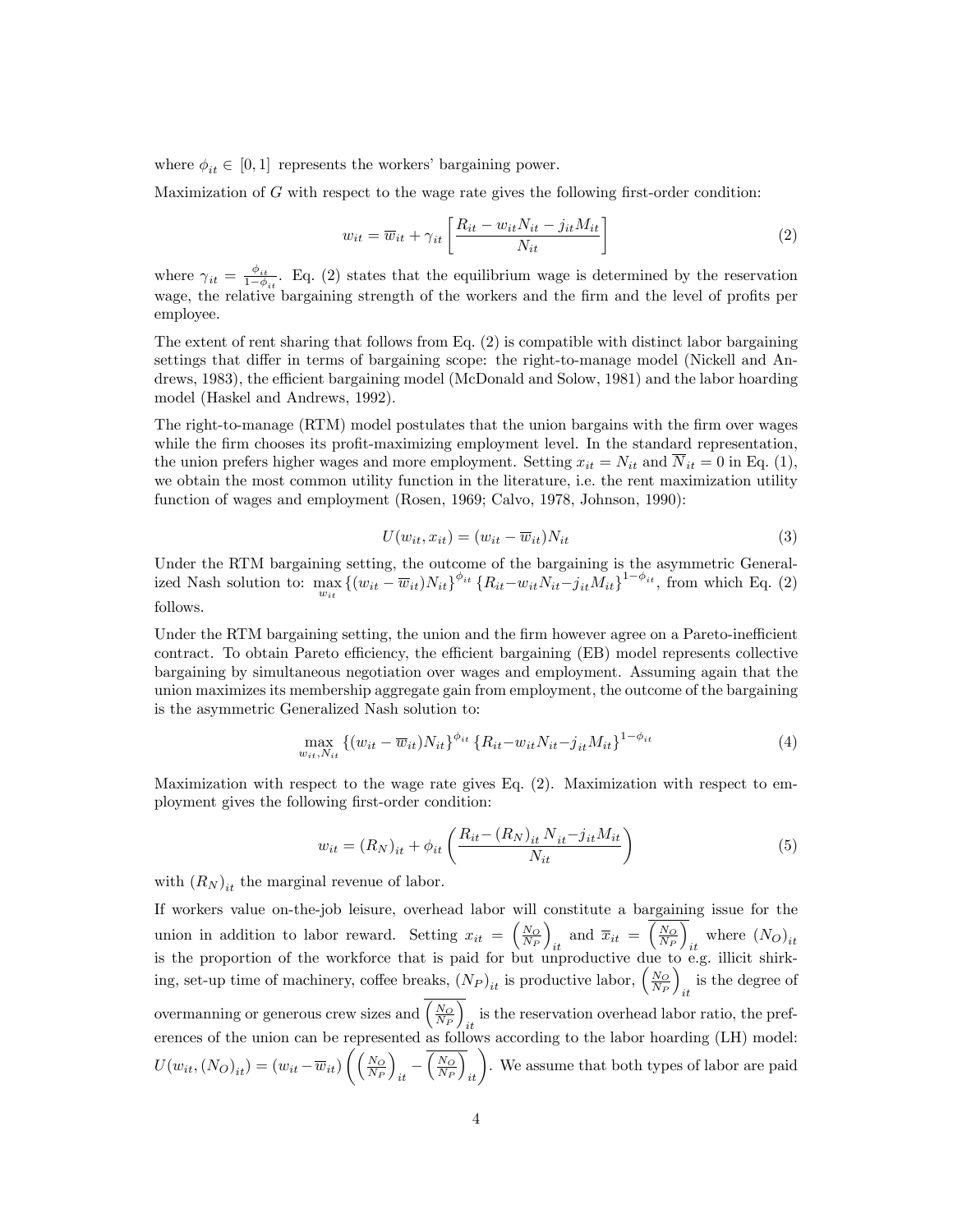the same and that productive labor is unilaterally chosen by the firm at the profit-maximizing level, i.e.  $(R_{N_P})_{it} = w_{it}$  with  $(R_{N_P})_{it}$  the marginal revenue of productive labor. Under the LH bargaining setting, the outcome of the bargaining is the asymmetric Generalized Nash solution

to:  $\max_{w_{it}, (N_O)_{it}} \left\{ (w_{it} - \overline{w}_{it}) \right\}$  $\Big(\Big(\frac{N_O}{N_P}$  $\overline{ }$  $\frac{1}{it}$  $\sqrt{\frac{N_O}{N_P}}$  $\left\{\overline{R}_{it} - w_{it}N_{it} - j_{it}M_{it}\right\}^{1-\phi_{it}}$ . Maximization with respect to the wage rate still gives Eq. (2) with  $N_{it} = (N_O)_{it} + (N_P)_{it}$ . Maximization with respect to unproductive (overhead) labor gives the following first-order condition:  $w_{it} = \frac{\phi_{it}}{1-\phi_{it}} \left( \frac{R_{it} - w_{it} N_{it} - j_{it} M_{it}}{(N_P)_{it}} \right) \left( \left( \frac{N_O}{N_P} \right) \right)$  $\overline{ }$  $\frac{1}{it}$  $\sqrt{\frac{N_O}{N_P}}$  $\overline{a}_{it}$ .

By simply rewriting Eq.  $(2)$  and defining the wage premium as the difference between the bargained wage and the reservation wage in the event of a bargaining dispute  $((WP)_{it} = w_{it} - \overline{w}_{it}),$ we directly compute the extent of rent sharing  $(\phi_{a_{it}})$  from the firm accounting information which is compatible with the distinct bargaining settings discussed above:

$$
\gamma_{a_{it}} = \frac{(w_{it} - \overline{w}_{it})N_{it}}{P_{it}Q_{it} - w_{it}N_{it} - j_{it}M_{it}}\tag{6}
$$

$$
\phi_{a_{it}} = \frac{\gamma_{a_{it}}}{1 + \gamma_{a_{it}}} = \frac{(w_{it} - \overline{w}_{it})N_{it}}{P_{it}Q_{it} - \overline{w}_{it}N_{it} - j_{it}M_{it}} \tag{7}
$$

#### 2.2 Standard labor economics approach

Following standard practice in the rent-sharing literature (for references, we refer to Section 1), we interpret  $\overline{w}_{it}$  as the expected income in the event of a bargaining dispute which is determined by productivity-related characteristics of the worker and the probability of becoming unemployed. Having longitudinal data, we assume that  $\overline{w}_{it}$  is captured by year effects  $(\alpha_t)$  and by a proxy of the wage outside the employing firm within the same industry  $(w_{It})$ . Hence, the empirical specification of Eq.  $(2)$  can be written as:

$$
\ln w_{j(i)t} = \ln w_{It} + \varepsilon \frac{w}{N} \ln \left( \frac{\pi_{it}}{N_{it}} \right) + \alpha_{j(i)} + \alpha_i + \alpha_t + \epsilon_{jt}
$$
\n(8)

where  $w_{j(i)t}$  is the wage of individual j working in firm i at date t,  $\pi_{it}$  and  $N_{it}$  are respectively the profits and employment of the employing firm i at time  $t$ ,  $\varepsilon \frac{w}{\overline{N}}$  is the wage-profits elasticity,  $\alpha_{j(i)}$  is the individual effect,  $\alpha_i$  the firm effect,  $\alpha_t$  the year effect and  $\epsilon_{jt}$  the statistical residual.

From the discussion in Section 2.1, it is clear that Eq. (2) is independent of the true nature of the employment function. Since Eq.  $(8)$  is simply the statistical specification of this equilibrium relation, the rent-sharing parameter estimate that is derived from the estimated wage-profits elasticity is evidently compatible with a RTM, a EB or a LH bargaining setting.

#### 2.3 Productivity approach

In this approach, we impose a priori a particular bargaining setting. More specifically, the rent-sharing estimates derived from this approach result from embedding the EB model into a microeconomic version of Hall's (1988) framework (see also Crépon et al., 1999, 2002; Dobbelaere, 2004; Dobbelaere and Mairesse, 2008; Boulhol et al., 2010).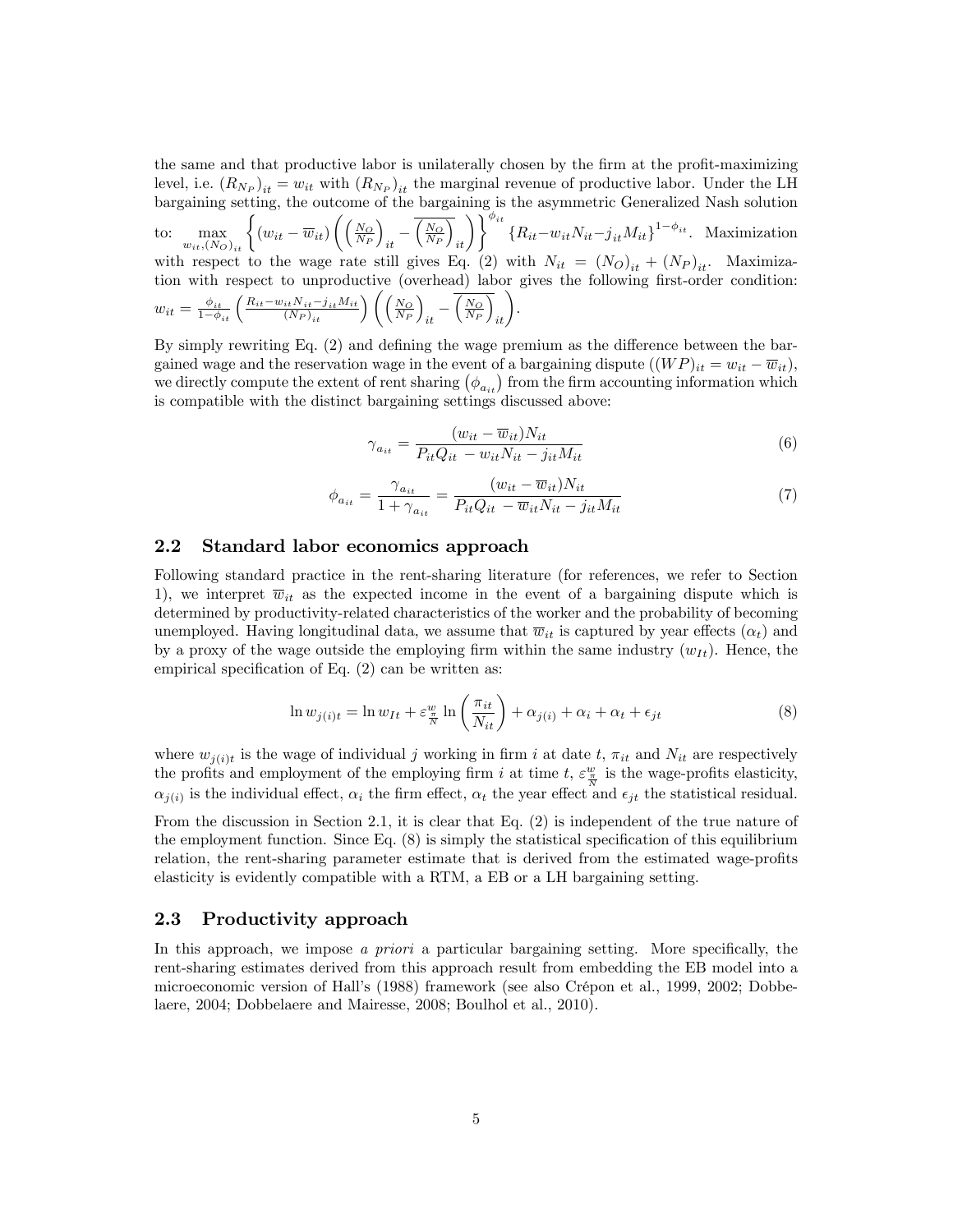Denoting the logarithm of  $Q_{it}$ ,  $N_{it}$ ,  $M_{it}$ ,  $K_{it}$  and  $\Theta_{it}$  by  $q_{it}$ ,  $n_{it}$ ,  $m_{it}$ ,  $k_{it}$  and  $\theta_{it}$  respectively, the logarithmic specification of the production function gives:

$$
q_{it} = (\varepsilon_N^Q)_{it} n_{it} + (\varepsilon_N^Q)_{it} m_{it} + (\varepsilon_N^Q)_{it} k_{it} + \theta_{it}
$$
\n
$$
\tag{9}
$$

where  $(\varepsilon_j^Q)_{it}$   $(J = N, M, K)$  is the elasticity of output with respect to input factor J.

Each firm operates under imperfect competition in the product market.

On the labor side, we assume that the union and the Örm are involved in a EB procedure. Consistent with the specification of the union utility function and the firm utility function in the accounting approach, it is the union's objective to maximize its membership aggregate gain from employment and it is the firm's objective to maximize its short-run profit. Material input is unilaterally determined by the firm from profit maximization:  $(R_M)_{it} = j_{it}$  with  $(R_M)_{it}$  the marginal revenue of material input, which directly leads to:

$$
(\varepsilon_M^Q)_{it} = \mu_{it} \, (\alpha_M)_{it} \tag{10}
$$

 $\mu_{it} = \frac{P_{it}}{(C_Q)_{it}}$  refers to the mark-up of output price  $P_{it}$  over marginal cost  $(C_Q)_{it}$  and  $(\alpha_M)_{it}$  $\frac{j_{it}M_{it}}{P_{it}Q_{it}}$  is the share of material costs in total revenue.

Solving simultaneously the two first-order conditions with respect to wages and employment, Eqs. (2) and (5) respectively, leads to an expression for the contract curve:  $(R_N)_{it} = \overline{w}_{it}$ . Under risk neutrality, the firm's decision about employment equals the one of a (non-bargaining) neoclassical firm that maximizes its short-run profit at the reservation wage. Denoting the marginal revenue by  $(R_Q)_{it}$  and the marginal product of labor by  $(Q_N)_{it}$ , we express the marginal revenue of labor as  $(R_N)_{it} = (R_Q)_{it} (Q_N)_{it} = \frac{P_{it}(Q_N)_{it}}{\mu_{it}}$  $\frac{Q_{N}}{\mu_{it}}$ . If we use this expression together with Eq. (5), the elasticity of output with respect to labor can be written as:

$$
(\varepsilon_N^Q)_{it} = \mu_{it} (\alpha_N)_{it} + \mu_{it} \gamma_{it} [(\alpha_N)_{it} + (\alpha_M)_{it} - 1]
$$
\n(11)

with  $(\alpha_N)_{it} = \frac{w_{it} N_{it}}{P_{it} Q_{it}}$ . Note that Eq. (11) discriminates between the RTM bargaining setting and the EB bargaining setting. In the RTM model, employment is highly endogenous with respect to wages. As in the perfectly competitive labor market case, the marginal revenue of labor is equal to the wage whereas in the EB model, employment does not directly depend on the bargained wage. Hence, the null hypothesis of  $\gamma_{it} = 0$  in Eq. (11) does not only correspond to the assumption that the labor market is competitive but also to the less restrictive RTM assumption.

Assuming constant returns to scale  $\left[ (\varepsilon_N^Q)_{it} + (\varepsilon_N^Q)_{it} + (\varepsilon_N^Q)_{it} = 1 \right]$ , the capital elasticity can be expressed as:  $(\varepsilon_K^Q)_{it} = 1 - \mu_{it}(\alpha_M)_{it} - \mu_{it}(\alpha_N)_{it} - \mu_{it}\gamma_{it}[(\alpha_N)_{it} + (\alpha_M)_{it} - 1]$ .<sup>4</sup>

Estimating the production function:

$$
q_{it} - k_{it} = (\varepsilon_N^Q)_{it} [n_{it} - k_{it}] + (\varepsilon_N^Q)_{it} [m_{it} - k_{it}] + \theta_{it}
$$
\n(12)

allows the identification of (i) the extent of rent sharing  $\phi_{it}$  and (ii) the price-cost mark-up  $\mu_{it}$ :

<sup>&</sup>lt;sup>4</sup>The returns to scale assumption evidently affects the estimated output elasticities of factor inputs. In general, the production function coefficients are estimated to be lower when allowing for non constant returns to scale. However, since the first-order conditions with respect to the variable input factors  $-Eq$ . (11) for labor and Eq. (10) for materials- do not depend on the returns to scale assumption, our rent-sharing parameter estimate is robust to this assumption.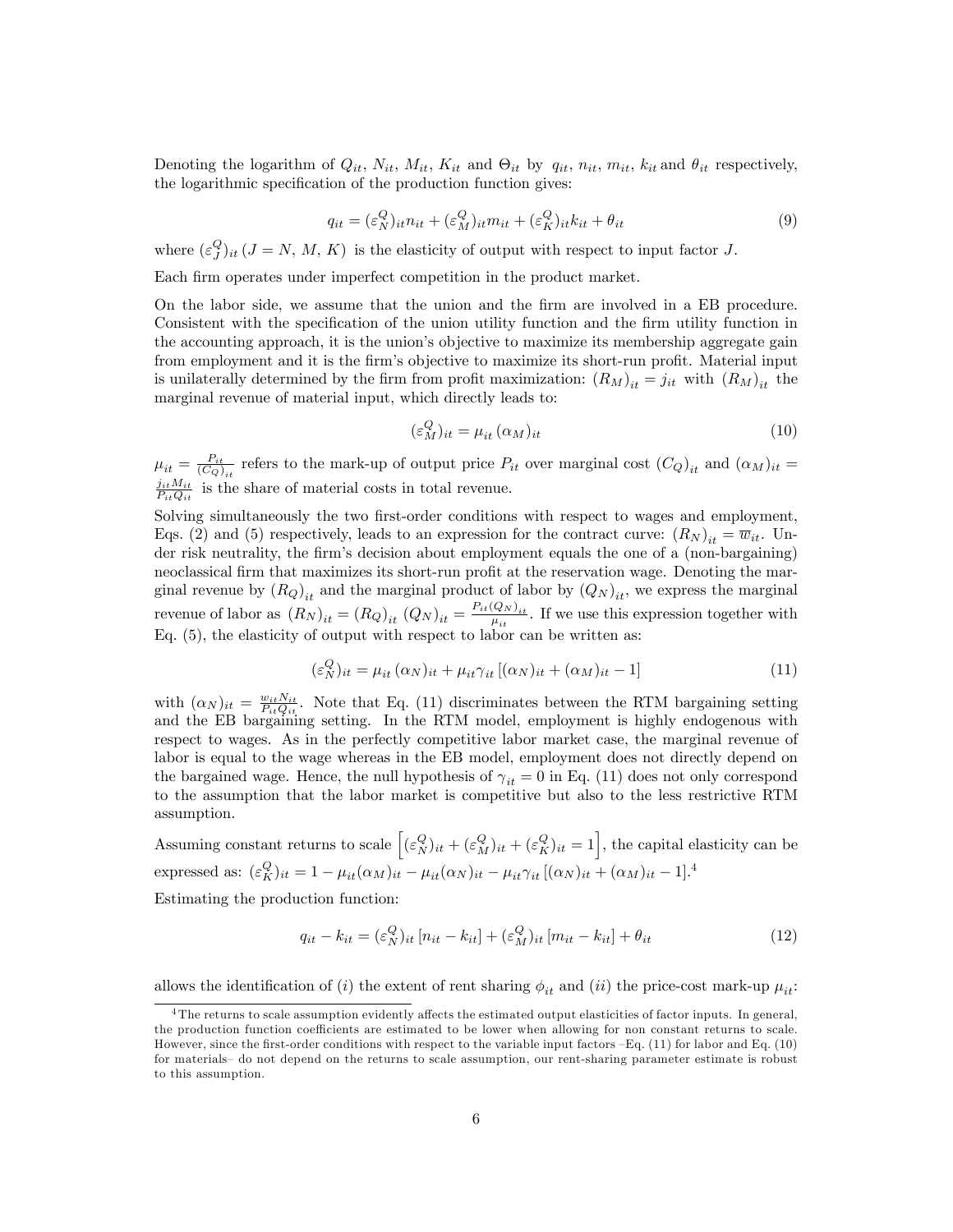$$
\gamma_{it} = \frac{\phi_{it}}{1 - \phi_{it}} = \frac{(\varepsilon_N^Q)_{it} - \left[ (\varepsilon_M^Q)_{it} \frac{(\alpha_N)_{it}}{(\alpha_M)_{it}} \right]}{\frac{(\varepsilon_M^Q)_{it}}{(\alpha_M)_{it}} \left[ (\alpha_N)_{it} + (\alpha_M)_{it} - 1 \right]}
$$
(13)

$$
\phi_{it} = \frac{\gamma_{it}}{1 + \gamma_{it}}\tag{14}
$$

$$
\mu_{it} = \frac{(\varepsilon_M^Q)_{it}}{(\alpha_M)_{it}}\tag{15}
$$

## 3 Data description and a first look at the three approaches

#### 3.1 Data description

We use data from the DADS ("Déclarations Annuelles des Données Sociales") on the matched worker-firm side and firm accounting information from EAE ("Enquête Annuelle d'Entreprise", ìService des Etudes et Statistiques Industriellesî (SESSI)) on the Örm side. The DADS is a large-scale administrative database collected by INSEE ("Institut National de la Statistique et des Etudes Economiquesî) and maintained in the Division des Revenus. The data are based on a mandatory employer report of the gross earnings of each employee subject to French payroll taxes. These taxes apply to essentially all employed individuals in the economy. The Division des Revenus provides an extract of the DADS for scientific purposes, covering all individuals employed in French enterprises who were born in October of even-numbered years, excluding civil servants.

Our analysis sample is obtained by merging the Örm current account and balance sheet data of the 10 646 firms that we used in our previous research (Dobbelaere and Mairesse, 2008) with the matched employer-employee information. Our initial dataset contained 1 388 089 observations, each corresponding to a unique firm-worker-year combination. Because of the 1982 and 1990 Census, however, we excluded the years 1981, 1983 and 1990 from the DADS database. To avoid large discrepancies in the number of years available in the matched employer-employee dataset and the firm dataset, we select the period 1984-2001. After some cleaning to eliminate outliers and anomalies, our matched worker-Örm dataset contains 1 077 402 observations, corresponding to 209 780 individuals and 10 396 Örms. For each observation, we have information on the exact starting date and end date of the job spell in the firm and the full-time/part-time status of the worker. Each firm-worker-year observation additionally includes information on the individual's sex, month, year and place of birth, current occupation and total net nominal earnings during the year. Employer characteristics include the location and industry of the employing firm.  $9.7\%$  of the employees move at least once between firms (called *movers*).

For regression purposes, we only select full-time stayers who worked 12 months a year. Our final sample contains 719 693 observations, corresponding to 91 353 individuals, 9 121 firms and 38 industries. Looking at the distribution of workers across firms, we observe 2 workers per firm for firms in the first quartile, 3 workers per firm for firms in the second quartile and 7 workers per Örm for Örms in the third quartile. The number of observations per worker (Örm) is 7 (13) for the first quartile of workers (firms),  $11 \ (16)$  for the second quartile and  $14 \ (16)$  for the third quartile.

Using the firm dataset, we measure output  $(Q_{it})$  by real current production deflated by the two-digit producer price index of the French industrial classification. Labor  $(N_{it})$  refers to the average number of employees in each firm for each year and material input  $(M_{it})$  refers to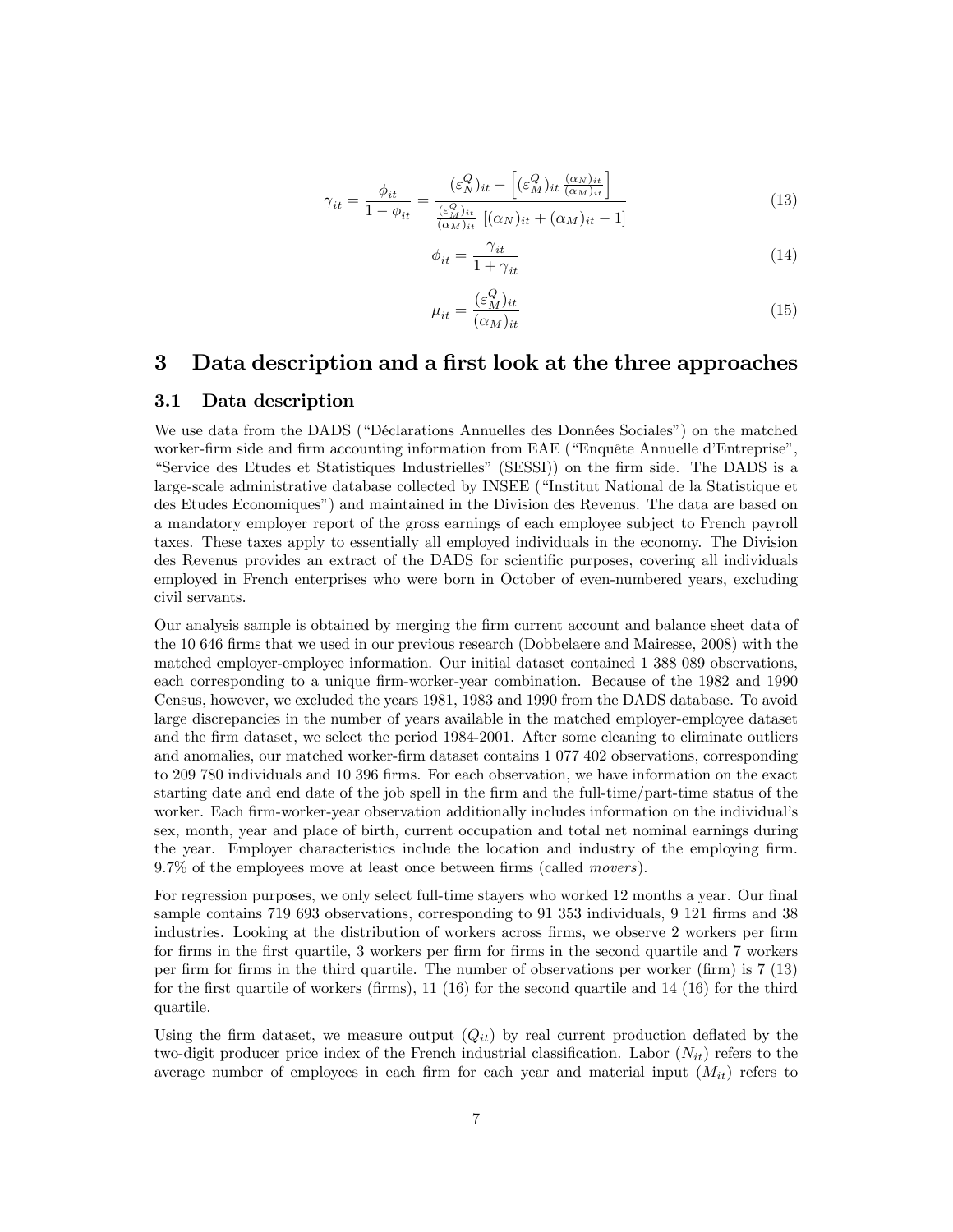intermediate consumption deflated by the two-digit intermediate consumption price index. The capital stock  $(K_{it})$  is measured by the gross bookvalue of fixed assets.<sup>5</sup> The shares of labor  $(\alpha_N)_{it}$  and material input  $(\alpha_M)_{it}$  are constructed by dividing respectively the firm total labor cost and undeflated intermediate consumption by the firm undeflated production and by taking the average of these ratios over adjacent years. Profits per worker  $\left(\frac{\pi_{it}}{N_{it}}\right)$  is measured as value added minus labor costs divided by the average number of employees in each firm for each year. Using the matched worker-firm dataset, the wage  $(w_{j(i)t})$  refers to the average net nominal wage per worker. In addition to defining the wage at the worker level, we retrieve the firm average wage per worker in two ways:  $(i)$  computed directly from the firm accounting information as the wage bill divided by the average number of employees in each firm for each year  $(w_{it})$  and  $(ii)$  using the worker information and computed as the sum of the wages of the workers divided

by the number of workers observed in each firm-year  $\left(\frac{\sum w_{j(i)}}{\sum z_i}\right)$  $\sum_{j \in i} j$ ! . By construction, the latter is

highly correlated with the average net nominal wage per worker  $(w_{j(i)t})$ .

Table 1 reports the mean, standard deviation and quartile values of our main variables. The average growth rate of real firm output for the overall sample is 2.6% per year over the period 1984-2001. Capital has remained stable, while labor and materials have increased at an average annual growth rate of  $0.7\%$  and  $4\%$  respectively. As expected for firm-level data, the dispersion of all these variables is considerably large. For example, capital growth is smaller than -7.2% for the first quartile of firms and higher than  $6.5\%$  for the fourth quartile.

#### <Insert Table 1 about here>

## 3.2 A first exploration of the rent-sharing parameters derived from the three approaches

In this section, we explain how the three approaches differ in the sources of variation and identification of the extent of rent sharing. Within each approach, we concentrate on acrossindustry heterogeneity in the extent of rent sharing. We decompose the total sample into 38 manufacturing industries according to the French industrial classification ("Nomenclature  $\acute{e}$ conomique de synthèse - Niveau 3" [NES 114]). Table A.1 in Appendix shows the industry repartition of the sample and presents the number of firms, the number of workers, the number of observations in the Örm dataset and the number of observations in the matched worker-Örm dataset for each industry.

#### 3.2.1 Accounting approach

For each industry  $I$ , we compute the extent of rent sharing based on Eq.  $(7)$  where we measure the reservation wage  $\overline{w}_{it}$  by the  $5^{th}$  percentile value of the nominal wage per worker in the industry in which the firm operates. From Eq.  $(7)$ , it is clear that variations in the wedge between the wage premium of all employees and the firm's short-run profit evaluated at the

 $5$ The capital stock measure is the gross book value of tangible assets as reported in the firm balance sheets at the beginning of the year (or the end of the previous year), adjusted for inflation. This is a standard measure in microeconometric studies of the production function based on firm accounting information. It has the advantage of relying on direct information provided by the Örm and does not make the strong assumptions underlying the capital stock measures obtained by "perpetual inventory method", mainly a constant rate of depreciation or a fixed service life. In practice, however, panel data estimates of capital elasticities appear to be very robust to the use of the two types of measures. See for example Atkinson and Mairesse (1978) and Mairesse and Pescheux (1980).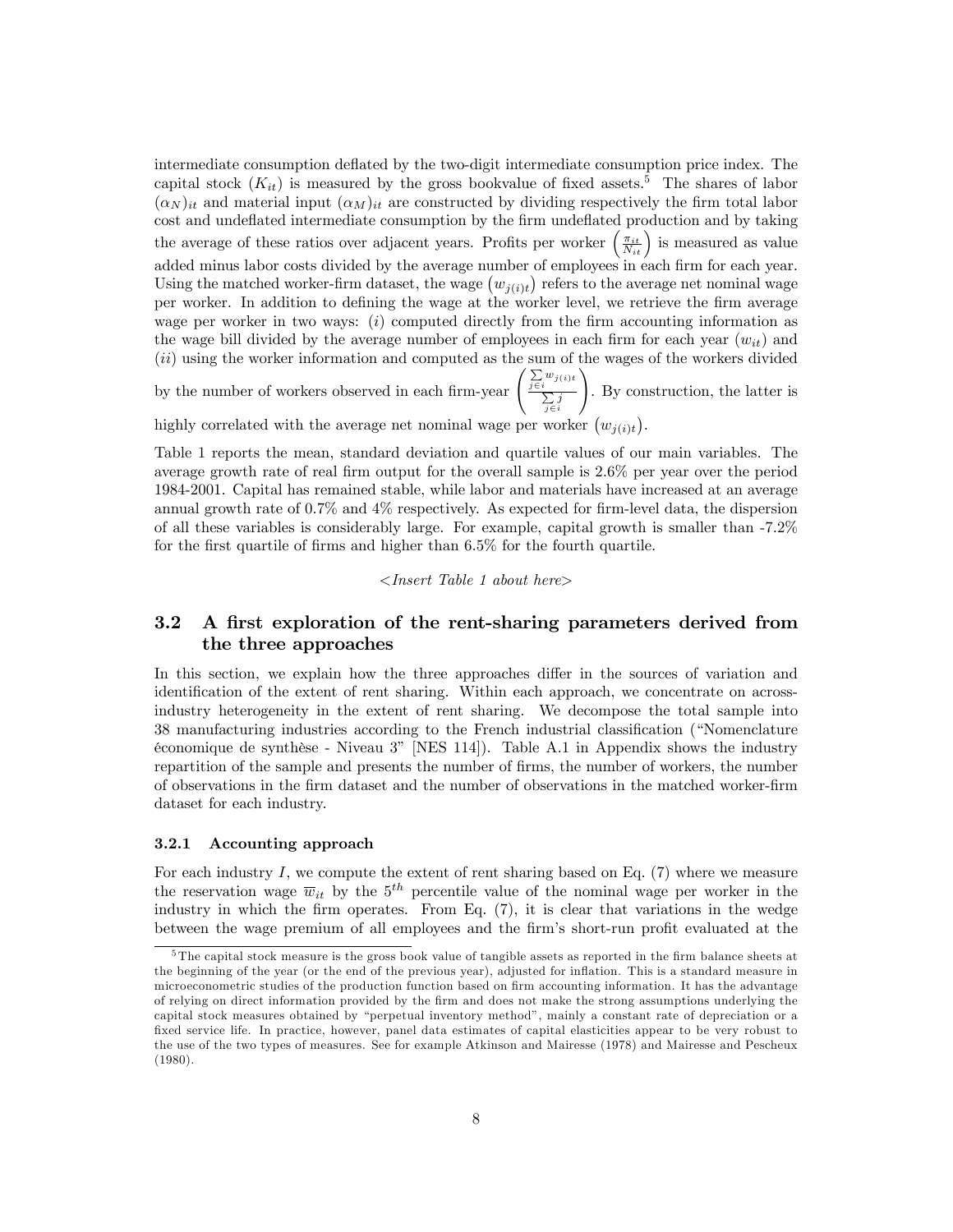reservation wage identify the extent of rent sharing. Table 2 presents for each industry the distribution of the firm-level extent of rent sharing  $(\phi_{a_{it}})$ , which gives an indication about the within-industry heterogeneity of  $\phi$ .

Previous studies (Dobbelaere, 2004; Dobbelaere and Mairesse, 2008; Boulhol et al., 2010) provide evidence of a positive correlation between the firm-level extent of rent sharing and the firm-level price-cost mark-up. This is an empirical inference based on data analysis. From theory, we know that the price-cost margin, i.e. the share of the rents kept by the firm, is positively related to the price-cost mark-up. In addition to  $\phi_{a_{i,t}}$ , Table 2 therefore presents also the distribution of the firm-level price-cost mark-up assuming that firms consider input prices as given prior to deciding their level of inputs ( $\mu$  only<sub>ait</sub>) and the price-cost mark-up taking into account that workers are able to extract part of the product rents  $(\mu_{a_{i,t}})$ . From the firm accounting information, we compute  $\mu$  only<sub>ait</sub> as  $1 + \left(\frac{P_{it}Q_{it} - w_{it}N_{it} - j_{it}M_{it}}{P_{it}Q_{it}}\right)$  and  $\mu_{a_{it}}$  as  $1 + \left(\frac{P_{it}Q_{it} - \overline{w}_{it}N_{it} - j_{it}M_{it}}{P_{it}Q_{it}}\right) =$  $\mu$  only<sub>a<sub>it</sub></sub> +  $\frac{(w_{it}-\overline{w}_{it})N_{it}}{P_{it}Q_{it}}$ . As an alternative to Eqs. (6) and (7), we hence can compute  $\gamma_{a_{it}}$  as  $\mu_{a_{it}}$ - $\mu$  only<sub>ait</sub>  $\frac{a_{it} - \mu \text{ only } a_{it}}{\mu \text{ only } a_{it} - 1}$  and  $\phi_{a_{it}}$  as  $\frac{\mu_{a_{it}} - \mu \text{ only } a_{it}}{\mu_{a_{it}} - 1}$  $\frac{\mu \text{ only } a_{it}}{\mu_{a_{it}}-1}$ .

Table 2 is drawn up in increasing order of the median value of  $\gamma_{a_{i,t}}$ . Focusing on the median distribution across industries, the extent of rent sharing  $(\phi_{a_{i,t}})$  is lower than 0.12 for the first quartile of industries and exceeds 0.31 for the upper quartile. The corresponding price-cost mark-up  $(\mu_{a_{i,t}})$  is computed to be lower than 1.22 for the first quartile of industries and higher than 1.35 for the top quartile.

#### <Insert Table 2 about here>

#### 3.2.2 Standard labor economics approach

Estimating Eq.  $(8)$  for each industry I gives us industry-specific wage-profits elasticity estimates. To retrieve industry-specific rent-sharing parameter estimates, the industry-specific elasticity estimates are multiplied by the industry-specific ratio of the firm average wage per worker to the profit per worker. Within this approach, the identification of industry-specific rent sharing is hence driven by differences between the estimated industry-specific elasticity and the industryspecific ratio of total profits to the wage bill.

Table 3 presents the industry-specific wage-profits elasticities and the implied extent of rent sharing. Consistent with the accounting approach, we proxy the reservation wage by the  $5<sup>th</sup>$ percentile value of the nominal wage per worker in the industry in which the firm operates.<sup>6</sup> Observing considerable variation in the profit per worker variable  $\left(\frac{\pi_{it}}{N_{it}}\right)$  over time, we use the average of the profit per worker variable from time t until  $(t - 4)$  as the main independent variable.<sup>7</sup> The left part of Table 3 presents the results of using the natural logarithm of the average net nominal wage per worker  $(w_{j(i)t})$  as the dependent variable, the middle part reports the results of using the natural logarithm of the firm average wage per worker  $(w_{it})$  and the right part displays the results of using the natural logarithm of the firm average wage per

 $6$ As a robustness check, we experimented with the  $1^{th}$  percentile value of the nominal wage per worker in the industry in which the firm operates as a proxy for the reservation wage, using either the matched workerfirm dataset or the firm dataset. None of the alternative measures had an impact on our wage-profits elasticity estimates.

<sup>&</sup>lt;sup>7</sup> Since the firm dataset covers the period 1978-2001, we also use the information over the period 1978-1984 to compute the smooth profit per worker variable.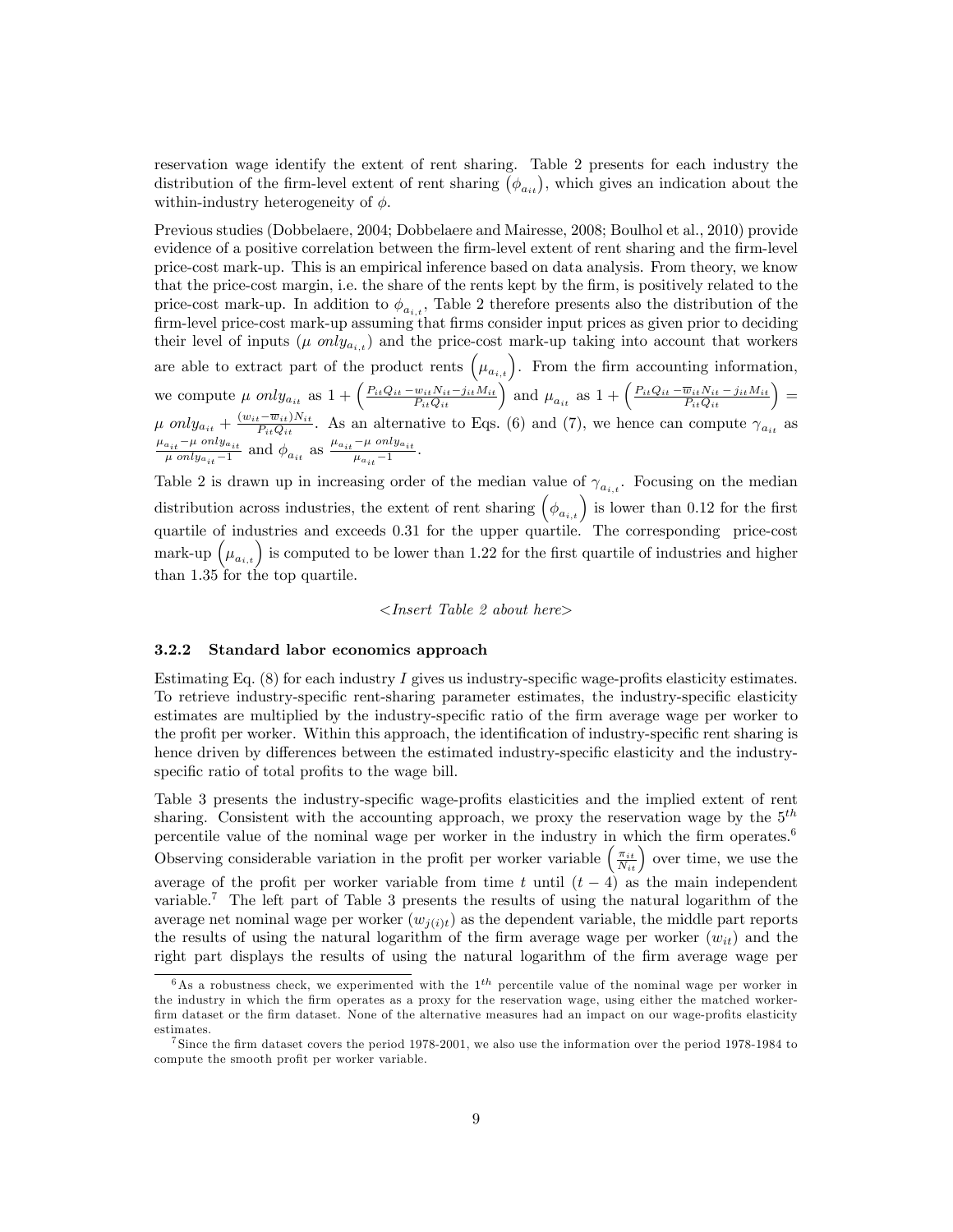worker computed on the basis of the worker information

. To take into account

 $j \in i$ endogeneity problems, we adopt the system GMM estimator and use appropriate lags of internal variables  $(q, n, m \text{ and } k)$  in levels (first-differences) as instruments in the first-differenced (levels) equations.<sup>8</sup> The motivation of estimating the wage equation in logs is essentially that bargaining does not apply to negative profits. By taking the natural logarithm of our smooth profit per worker variable, we lose only 0.3 % of the observations in the sample.

 $j\in i$  $w_{j(i)t}$  $\sum j$ 

!

Within each part, the first column reports the estimated industry-level wage-profits elasticity  $\bigg(\widehat{\varepsilon}^w_{\frac{\pi}{N}}$ ), the second column derives the corresponding industry-level relative extent of rent sharing  $(\hat{\gamma}_I)$  by multiplying the estimated industry-level wage-profits elasticity by the median value of the ratio of the firm average wage per worker to the profit per worker at the industry level and the third column displays the corresponding industry-level extent of rent sharing  $(\hat{\phi}_I)$ . The table is drawn up in increasing order of  $\hat{\gamma}_I$  using  $\ln(w_{j(i)t})$  as the dependent variable.

Focusing on the left part of the table, the wage-profits elasticity appears to be positive and significant at the  $10\%$  level for all but 3 industries. This elasticity is estimated to be lower than  $0.06$  for the first quartile of industries and higher than  $0.15$  for the upper quartile. How do these elasticity estimates match up with other studies? Drawing upon various kinds of data, the estimated elasticities between wages and profits per worker range between  $0.04$  and  $0.2$ . Using data on Anglo-Saxon countries, Carruth and Oswald (1987), Denny and Machin (1991), Christofides and Oswald (1992), Blanchflower et al. (1996) and Hildreth and Oswald (1997) find a central elasticity estimate of 0.04. These low estimates could be the result of not (adequately) controlling for the endogeneity of rents. Confirming this presumption, Abowd and Lemieux (1993) for Canada, Estavao and Tevlin (1995) for the US and Van Reenen (1996) for the UK report an elasticity estimate between 0.15 and 0.30. These studies use respectively industry import and export prices, industry demand shifters retrieved from input-output tables and firm- and industry-specific technological innovations as instruments for (quasi-) rents. Studies for continental and Nordic Europe point to lower estimates. Margolis and Salvanes (2001) and Arai (2003) find an elasticity estimate in the  $[0.01 - 0.03]$ -range for Norway and Sweden respectively. Using a cross-section of French manufacturing workers, Fakhfakh and FitzRoy (2004) point to an elasticity of 0.02 for France. Brock and Dobbelaere (2006) and Rycx and Tojerow (2004) report an elasticity estimate of 0.03 and 0.06 for Belgium respectively. The third column of the left part indicates that the corresponding extent of rent sharing  $(\hat{\phi}_I)$  is lower than 0.10 for the first quartile of industries and exceeds 0.21 for the top quartile.

Focusing on the middle (right) part,  $(\varepsilon_w^{\pi})_I$  is estimated to be positive and significant at the 10% level for 24 (22) out of the 38 industries. The distribution of  $\left(\widehat{\epsilon}_{\frac{\pi}{N}}\right)$  $\overline{ }$ and  $(\widehat{\phi}_I)$  across

<sup>&</sup>lt;sup>8</sup>The GMM estimation is carried out in Stata 10.1 (Roodman, 2005). We report results for the *one*-step estimator, for which inference based on the asymptotic variance matrix is shown to be more reliable than for the asymptotically more efficient two-step estimator (Arellano and Bond, 1991). When using  $\ln(w_{j(i)t})$  as the dependent variable, the Sargan test of overidentification is not rejected for 18 industries and the autocorrelation tests are not rejected for 33 industries. When using  $\ln(w_{it})$  or  $\ln\left(\frac{\sum\limits_{j\in i} w_{j(i)t}}{\sum\limits_{j\in i} w_{j(i)}}\right)$  $\sum_{j \in i} j$ ! as the dependent variable, the Sargan test of overidentification is not rejected for all industries. The autocorrelation tests are not rejected for 31 (36) industries when using  $\ln(w_{it})$  $\left(\ln\left(\frac{\sum\limits_{j\in i}w_j(i)t}{\sum\limits_{i=1}^{i}w_j(i)}\right)\right)$  $\sum_{j \in i} j$ !! as the dependent variable. Results not reported but available upon request.

 $9$  Consistent with the smooth profit per worker variable, we compute the average of the ratio of the firm average wage per worker to the profit per worker from time t until  $(t - 4)$ .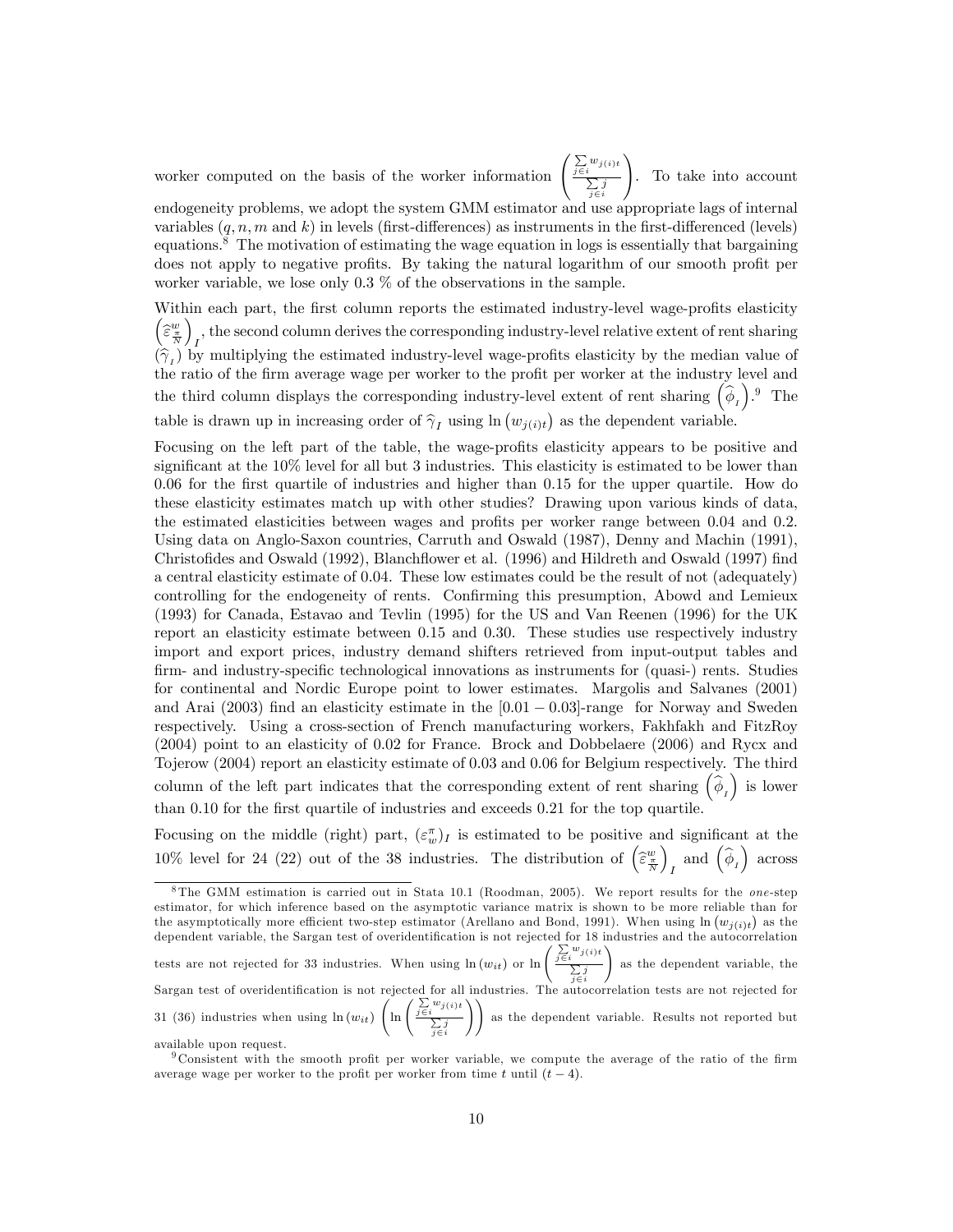industries using  $ln(w_{it})$  or  $ln\left(\frac{\sum w_{j(i)t}}{\sum i}\right)$  $\sum_{j \in i} j$ ! as the dependent variable closely corresponds to the corresponding distributions discussed above.

<Insert Table 3 about here>

#### 3.2.3 Productivity approach

Since our study aims at assessing across-industry heterogeneity in the extent of rent sharing derived from the three approaches, we estimate the *average* rent-sharing parameter for each industry I. Hence, the corresponding statistical specification of Eq. (12) is:  $q_{it} - k_{it} = \varepsilon_N^Q (n_{it} - k_{it})$  $(k_{it})+\varepsilon_M^Q(m_{it}-k_{it})+\zeta_{it}$ , with  $\zeta_{it}$  the disturbance term. Consistent with the accounting approach, we also present  $(i)$  the average industry-specific price-cost mark-up assuming that input prices are known before input choices are made and  $(ii)$  the average industry-specific price-cost markup taking into account that wages and employment are the subject of a bargaining agreement.

The data features that are key to empirical identification of the extent of rent sharing and the price-cost mark-up are the differences between the estimated output elasticities of labor and materials and the shares of labor and materials in revenue. Variation in input shares is idiosyncratic and possibly related to variation in hours of work, machinery, capacity utilization (variation in the business cycle). When estimating the extent of rent sharing (and the price-cost mark-up) at the industry level, we want to abstract from this possible source of contamination. Consistent with the constancy of  $\phi_I$  and  $\hat{\mu}_I$ , we assume constant input shares. Hence, we derive average industry-specific rent-sharing parameters by comparing the estimated average industry-specific production function coefficients, i.e. the estimated average industry-specific output elasticities of labor and materials, with the average industry-specific shares of labor and materials in revenue:  $\hat{\gamma}_I = \frac{(\hat{\epsilon}_N^Q)_I - [(\hat{\epsilon}_M^Q)_I (\alpha_M)_I]}{(\hat{\epsilon}_{M}^Q)_I [\alpha_M]_I + [\alpha_M]_I - [\alpha_M]_I}$  $\frac{(\varepsilon_N^Q)I - [(\varepsilon_M^M)I(\overline{\alpha_M})_I^{\perp}]}{(\varepsilon_M^Q)I}$ ,  $\widehat{\phi}_I = \frac{\widehat{\gamma}_I}{1+\widehat{\gamma}}$  $\frac{\widehat{\gamma}_I}{1+\widehat{\gamma}_I}$  and  $\widehat{\mu}_I = \frac{(\widehat{\varepsilon}_{M}^Q)_I}{(\alpha_M)_I}$ .<sup>10</sup> The standard

errors of  $\hat{\gamma}_I$ ,  $\phi_I$  and  $\hat{\mu}_I$  are computed using the Delta Method (Woolridge, 2002).

Table 4 summarizes the system GMM results of the industry analysis using the same instruments as in Section 3.2.2.<sup>11</sup> The table is drawn up in increasing order of  $\hat{\gamma}_I$ . The estimated average extent of rent sharing  $(\hat{\phi}_I)$  belongs to the [0,1]-interval for 25 industries, 16 out of these 25 estimates are significant at the 10% level. The average price-cost mark-up  $(\hat{\mu}_I)$  is estimated to be significantly higher than 1 for 31 industries. Industry differences in the parameter estimates appear to be sizeable.

Considering all industries, there is no evidence of rent sharing for the bottom quartile of industries but we estimate it to be higher than 0.33 for the top quartile. Focusing on median values, the average extent of rent sharing and the average price-cost mark-up are estimated at 0.20 and 1.25 respectively. Ignoring the occurrence of rent sharing reduces the estimated median price-cost mark-up to 1.21. How do these industry differences compare with other studies using the same approach and similar estimation techniques for different countries? Using a panel of 7 086 Belgian Örms in 18 manufacturing industries over the period 1988-1995, Dobbelaere (2004)

 $10$ When interpreting the (heterogeneity in the) extent of rent sharing, we should be mindful of other forces -that are not included in our modeling framework-impacting the estimated elasticity-

revenue share ratios. Possibilities range from economic factors like distortions in the intermediate materials market, other types of imperfect competition in the labor market (e.g. monopsony), variable factor utilization and factor adjustment costs to measurement issues.

 $11$ Results for the *one*-step estimator are reported. The Sargan test of overidentification is not rejected for 35 industries and the autocorrelation tests are not rejected for 25 industries (results available upon request).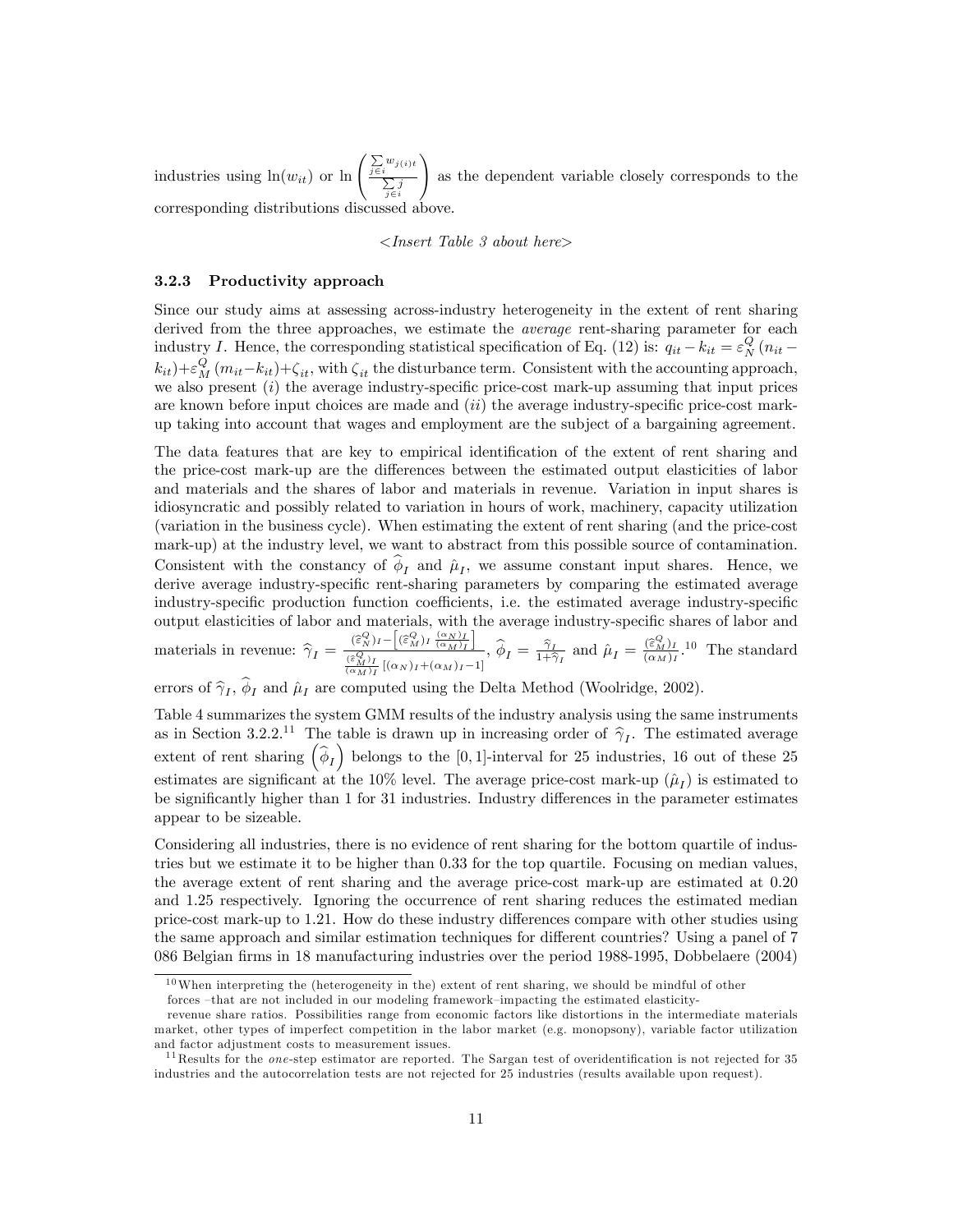finds that the extent of rent sharing is lower than 0.16 for the first quartile of industries and higher than 0.26 for the third quartile. The median value is estimated at 0.21. Using a panel of 11 799 British Örms in 20 manufacturing industries, Boulhol et al. (2010) estimate the extent of rent sharing to be lower than 0.20 for the bottom quartile of industries and higher than 0.54 for the top quartile. The median value is estimated at 0.36.

Considering the industries for which the extent of rent sharing lies in the [0; 1]-interval and the price-cost mark-up exceeds 1 [24 industries], the rent-sharing parameter  $(\hat{\phi}_I)$  is estimated to be lower than 0.19 for the first quartile of industries and higher than 0.38 for the upper quartile. The corresponding estimate of the price-cost mark-up  $(\hat{\mu}_I)$  is found to be lower than 1.25 for the first quartile of industries and higher than 1.36 for the top quartile.

 $\langle$ Insert Table 4 about here $\rangle$ 

## 4 A comparison of the distribution of  $\phi_I$  across the three different approaches

A priori, sizeable rent-sharing differences across the three approaches could be expected due to two main reasons. First, differences in modeling assumptions about the underlying labor bargaining setting and the nature of competition in the product market could drive these differences (see Section 2). The accounting approach and the standard labor economics approach are compatible with distinct labor bargaining settings while the productivity approach assumes that bargaining issues involve wages and employment and explicitly models imperfect competition in the product market. Second, differences in the underlying sources of identification of rent sharing and hence data requirements could explain these differences (see Section 3). The accounting approach is less data-demanding and provides a direct way of deriving rent-sharing parameters. The standard labor economics approach takes into account both worker and firm wage heterogeneity. Previous studies (for references we refer to Section 1) have shown that the inclusion of worker wage heterogeneity downwardly affects the response of wages to performance. The productivity approach indirectly derives the extent of rent sharing through the elasticities of output with respect to variable input factors (labor and materials). This section highlights potential rent-sharing differences across the three approaches by consistently comparing across-industry heterogeneity in rent-sharing parameters derived from the three approaches.

Table 5 presents the distribution of the extent of rent sharing  $(\hat{\phi}_I)$  across the three approaches. We focus on the median values of the accounting extent of rent sharing. For the standard labor economics approach, we compute the relative extent of rent-sharing parameters  $(\hat{\gamma}_I)$  by multiplying the estimated wage-profits elasticities by the median value of the smooth ratio of the firm average wage per worker to the profit per worker at the industry level, from which we compute the extent of rent sharing  $\left(\widehat{\phi}_I\right)$ . The upper part of Table 5 displays the system GMM results, the lower part reports the levels OLS results. For both estimators, we consider  $(i)$  all industries and  $(ii)$  a subsample of industries for which the relative extent of rent-sharing parameters are estimated (or computed) to be positive across the different approaches. This subsample contains 20 industries when focusing on either the GMM results or the OLS results. Both estimators have 15 industries in common.

Focusing on the upper part of Table 5 and considering all industries, we observe the most sizeable dispersion in the estimated extent of rent-sharing parameter  $(\hat{\phi}_I)$  within the productivity approach with an interquartile range of 0.40. The smallest dispersion is observed within the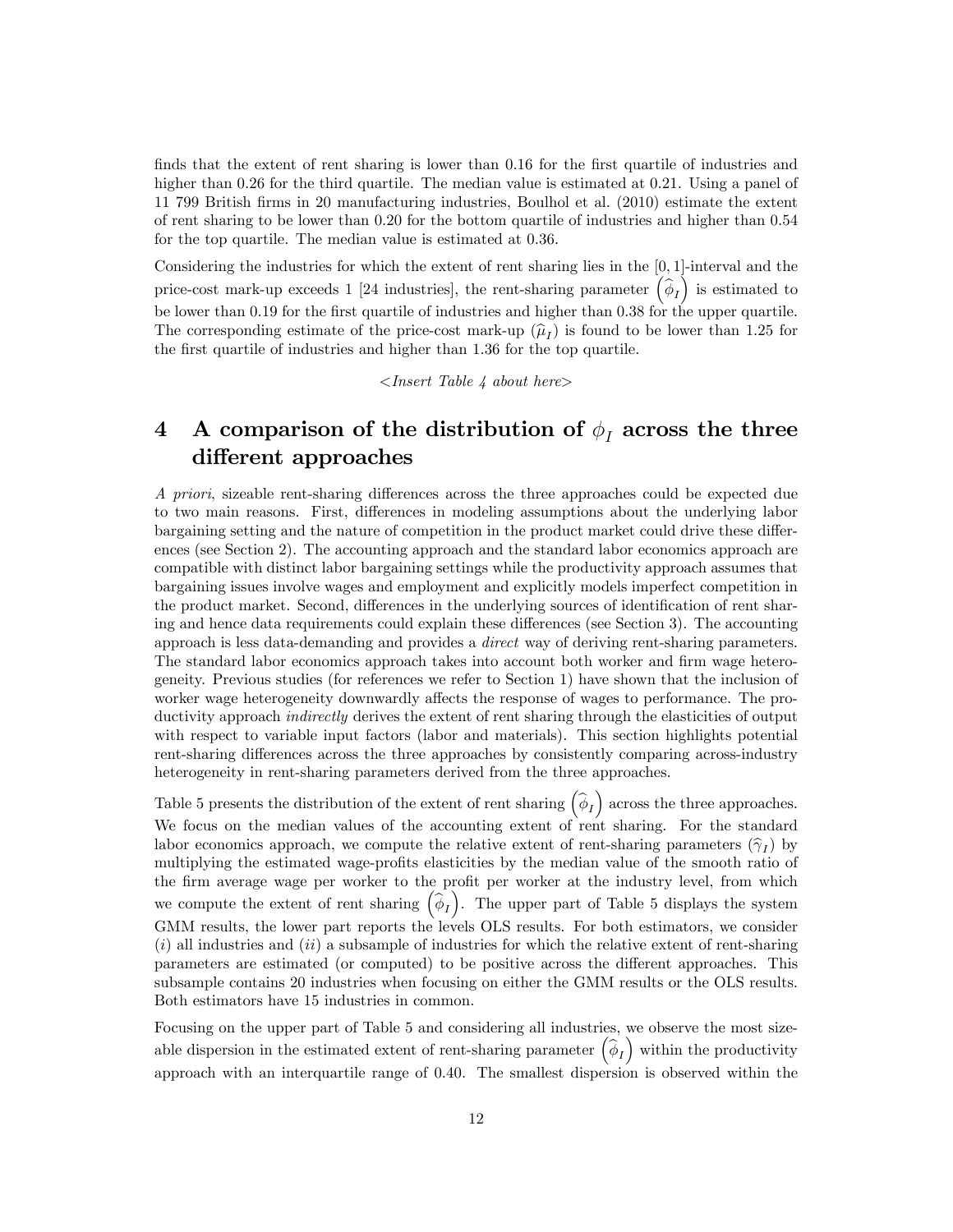standard labor economics approach using  $ln(w_{it})$  as the dependent variable in the wage equation with an interquartile range of 0.07. The median value of  $\phi_I$  across the three different approaches varies between 0.10 and 0.22.

Restricting the sample to the economically meaningful parameter estimates [20 industries] reveals that the differences in dispersion across the different approaches become smaller. The interquartile range across the three approaches varies between 0.18 (productivity approach) and

0.080 (standard labor economics approach using  $\ln \left( \frac{\sum w_{j(i)}}{\sum z_i} \right)$  $\sum_{j \in i} j$ ! as the dependent variable in the

wage equation). Considering all industries and looking at the median values, we find that the levels OLS estimates are lower compared to the system GMM estimates for the standard labor economics approach (using  $\ln \left( \frac{\sum_{j \in i} w_{j(i)t}}{\sum_{j \in i} w_{j(i)t}} \right)$ !

 $\sum_{j \in i} j$ as the dependent variable in the wage equation) and

the productivity approach. The remaining differences in dispersion could be due to differences in modeling assumptions and/or data requirements. The dispersion in  $\phi_I$  within each approach appears to be smaller when endogeneity problems are not taken into account. The productivity approach displays the largest dispersion (value of 0.31) whereas the smallest interquartile range (value of 0.05) is observed within the standard labor economics approach using  $ln(w_{it})$  as the dependent variable in the wage equation. To graphically illustrate the rent-sharing differences across the three approaches, Figure 1 presents the box diagrams for the subsample of the economically meaningful rent-sharing estimates. The upper diagram displays the system GMM estimates whereas the lower diagram shows the levels OLS estimates. Keep however in mind that these box diagrams are based on different subsamples, having 15 out of the 20 industries in common.

The discussion above confirms our presumption that there exist rent-sharing differences across the three approaches. However, if we compare the quartile values across the three approaches, we can conclude that the rent-sharing parameter estimates lie within a comparable range. Taking into account endogeneity and considering the economically meaningful parameter estimates, the lower quartile values range between 0.07 and 0.17, the median values between 0.12 and 0.26 and the upper quartile values between 0.16 and 0.36. When endogeneity problems are not taking into account, the corresponding ranges are  $[0.10 - 0.19]$  for the first quartile values,  $[0.13 - 0.22]$  for the median values and  $[0.15 - 0.26]$  for the third quartile values. Given that the accounting approach and the standard labor economics approach are compatible with distinct labor bargaining settings while the productivity approach hinges on the assumption of efficient bargaining, we could interpret the Önding that the rent-sharing parameter estimates are within a comparable range as supporting evidence of efficient bargaining as the labor bargaining setting in France over the considered period.

$$
< Insert\ Table\ 5\ about\ here>
$$

## 5 Conclusion

This article provides evidence of rent sharing from orthogonal directions by exploiting different dimensions in the same data. By doing so, we contribute to the empirical rent-sharing literature. Taking advantage of a rich matched employer-employee dataset for France covering the period 1984-2001, we compare industry-specific rent-sharing parameters derived from three different approaches: the accounting approach, the standard labor economics approach and the productivity approach. The first two approaches are compatible with distinct labor bargaining settings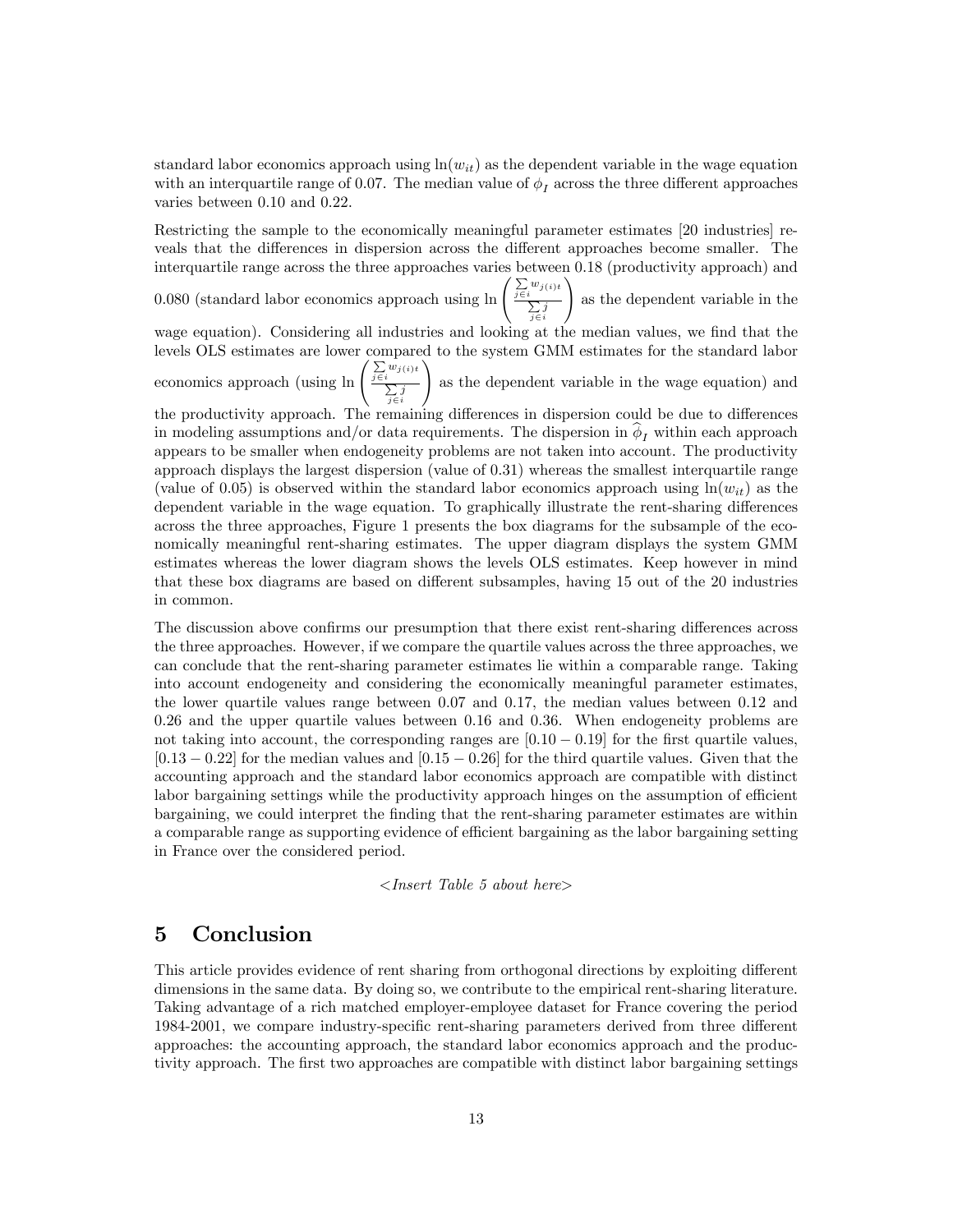(right-to-manage, efficient bargaining, labor hoarding) while the latter hinges on the assumption of efficient bargaining. As expected, we find that there exist differences in dispersion of the industry-specific rent-sharing parameter estimates across the three approaches which could be attributable to differences in modeling assumptions and/or data requirements. Focusing on the economically meaningful rent-sharing estimates, we Önd that the estimates lie within a comparable range across the three approaches. We could interpret the latter result as lending empirical support to efficient bargaining as the nature of the bargaining process in France over the considered period.

## References

- [1] Abowd, J.M., F. Kramarz and D. Margolis, 1999, High wage workers and high wage Örms, Econometrica, 67(2), 251-334.
- [2] Abowd, J.M. and T. Lemieux, 1993, The effects of product market competition on collective bargaining agreements: The case of foreign competition in Canada, Quarterly Journal of Economics, 108(4), 983-1014.
- [3] Arai, M., 2003, Wages, profits, and capital intensity: Evidence from matched worker-firm data, Journal of Labor Economics, 21(3), 593-618.
- [4] Arellano, M. and S. Bond, 1991, Some tests of specification for panel data: Monte Carlo evidence and an application to employment equations, Review of Economic Studies, 58(2), 277-297.
- [5] Atkinson, M. and J. Mairesse, 1978, Length of life of equipment in French manufacturing Industries, Annales de líINSEE, 30-31, 28-48.
- [6] Blanchflower, D.G., A.J. Oswald and M. D. Garrett, 1990, Insider power in wage determination, Economica, 57(226), 143-170.
- [7] Blanchflower, D.G., A.J. Oswald and P. Sanfey, 1996, Wages, profits and rent sharing, Quarterly Journal of Economics, 111(444), 227-252.
- [8] Boulhol, H. and S. Dobbelaere, 2010, Imports as product and labour market discipline, British Journal of Industrial Relations, forthcoming.
- [9] Brock, E. and S. Dobbelaere, 2006, Has international trade affected workers' bargaining power?, Review of World Economics, 142(2), 233-266.
- [10] Calvo, G.A., 1978, Urban unemployment and wage determination in LDC's: Trade unions in the Harris-Todaro model, International Economic Review, 19(1), 65-81.
- [11] Carruth, A. and A. Oswald, 1987, Wage inflexibility in Britain, Oxford Bulletin of Economics and Statistics,  $49(1)$ , 59-78.
- [12] Christofides, L.N and A.J. Oswald, 1992, Real wage determination and rent sharing in collective bargaining agreements, Quarterly Journal of Economics, 107(3), 985-1002.
- [13] CrÈpon, B., R. Desplatz and J. Mairesse, 1999, Estimating price-cost margins, scale economies and workers' bargaining power at the firm level, CREST Working Paper G9917, Centre de Recherche en Economie et Statistique.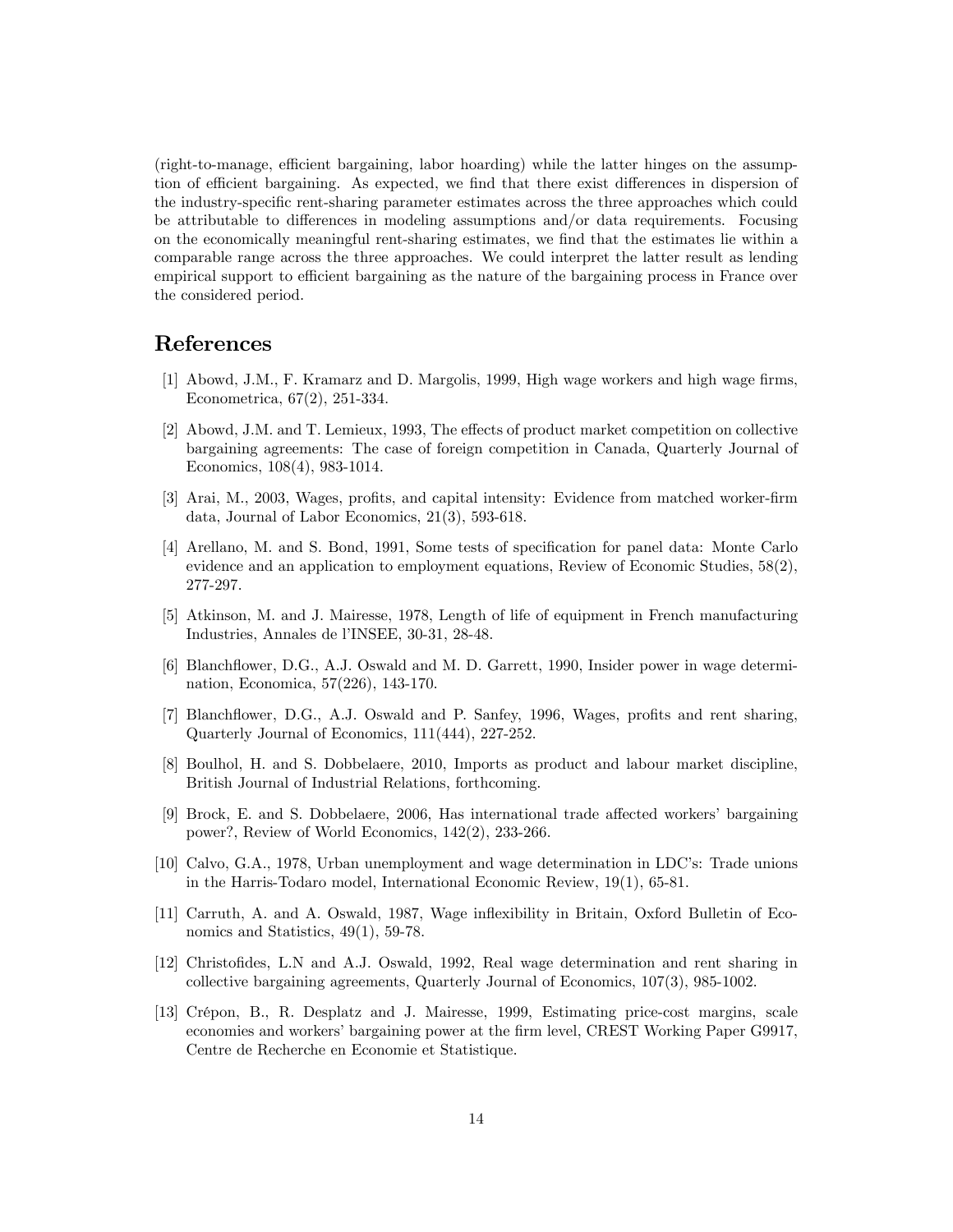- [14] Crépon, B., R. Desplatz and J. Mairesse, 2002, Price-cost margins and rent sharing: Evidence from a panel of French manufacturing firms, Centre de Recherche en Economie et Statistique, revised version.
- [15] Denny K. and S. Machin, 1991, The role of profitability and industrial wages in firm level wage determination, Fiscal Studies, 12(2), 34-45.
- [16] Dobbelaere, S., 2004, Estimation of price-cost margins and union bargaining power for Belgian manufacturing, International Journal of Industrial Organization, 22(10), 1381-1398.
- [17] Dobbelaere, S. and J. Mairesse, 2008, Panel data estimates of the production function and product and labor market imperfections, NBER Working Paper 13975, National Bureau of Economic Research.
- [18] Estevao, M. and S. Tevlin, 1995, The role of profits in wage determination: Evidence from US manufacturing, Board of Governors of the Federal Reserve System Finance and Economics Discussion Series Paper 95-48.
- [19] Estevao, M. and S. Tevlin, 2003, Do Örms share their success with workers? The response of wages to product market conditions, Economica, 70(280), 597-617.
- [20] Fakhfakh F. and F. Fitzroy, 2004, Basic wages and Örm characteristics: Rent sharing in French manufacturing, Labour, 18(4), 615-631.
- [21] Hall, R.E., 1988, The relationship between price and marginal cost in US industry, Journal of Political Economy, 96(5), 921-947.
- [22] Haskel, J. and C. Martin, 1992, Margins, concentration, unions and the business cycle: Theory and evidence for Britain, International Journal of Industrial Organization, 10(4), 611-632.
- [23] Hildreth, A.K.G. and A.J. Oswald, 1997, Rent sharing and wages: Evidence from company and establishment panels, Journal of Labor Economics, 15(2), 318-337.
- [24] Holmlund, B. and J. Zetterberg, 1991, Insider effects in wage determination: Evidence from five countries, European Economic Review, 35(5), 1009-1035.
- [25] Johnson, G.E., 1990, Work rules, featherbedding, and Pareto-optimal union-management bargaining, Journal of Labor Economics, 8(1), S237-S259.
- [26] Jovanovic, B., 1979, Job matching and the theory of turnover, Journal of Political Economy, 87(5), 972-990.
- [27] Katz, L.F. and L.H. Summers, 1989, Industry rents: Evidence and implications, Brookings Papers on Economic Activity: Microeconomics, 209-275.
- [28] Kramarz, F., 2003, Wages and international trade, CEPR Discussion Paper 3936, Centre for Economic Policy Research.
- [29] Lazear, E.P. and S. Rosen, 1981, Rank-order tournaments as optimal labor contracts, Journal of Political Economy, 89(5), 841-864.
- [30] Mairesse, J. and J.M. Pescheux, 1980, Fonction de Production et Mesure du Capital: La Robustesse des Estimations, Annales de líINSEE, 38-39, 63-75.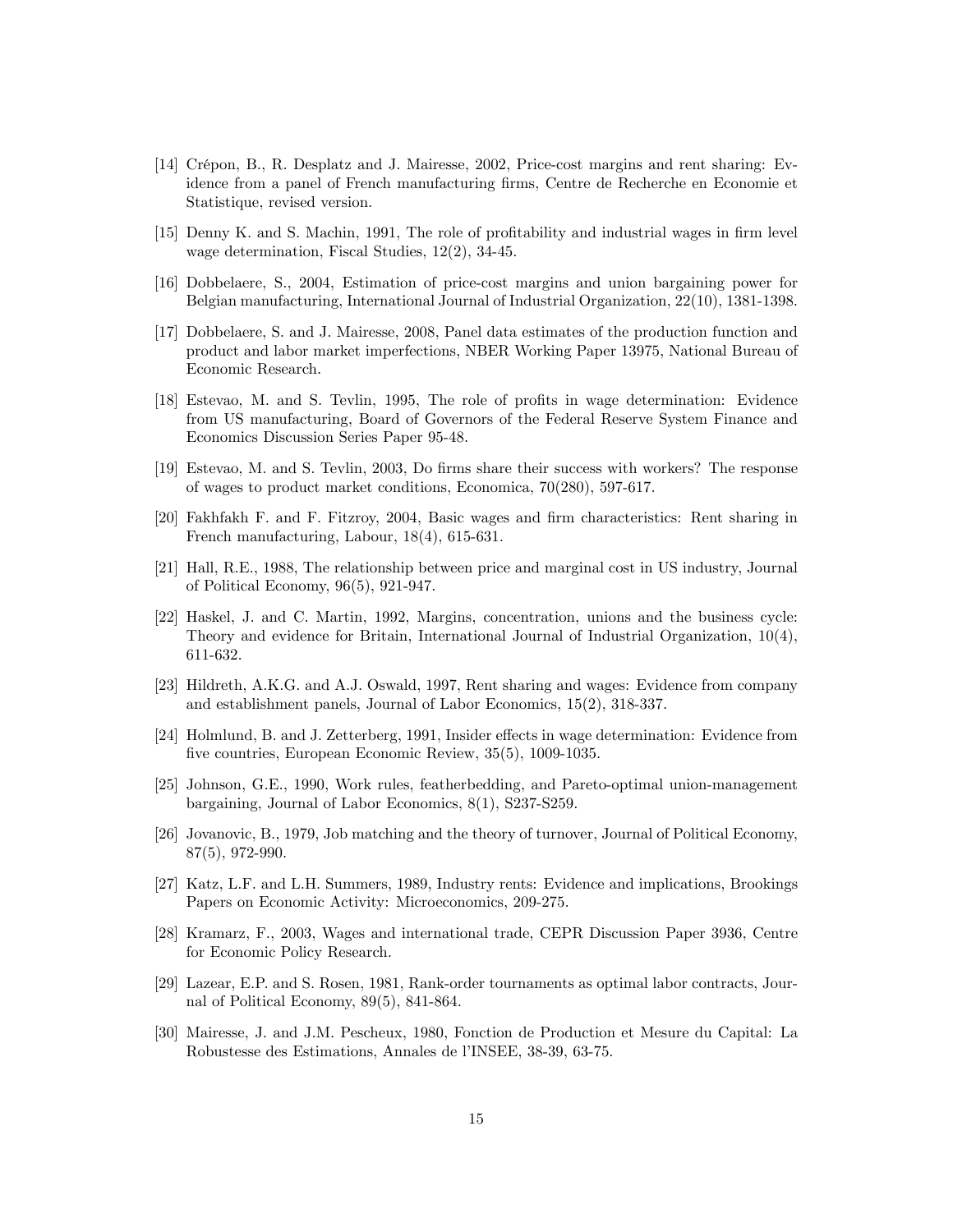- [31] Margolis, D.N. and K. Salvanes, 2001, Do firms really share rents with their employees?, IZA Discussion Paper 330, Institute for the Study of Labor.
- [32] Martins, P.S., 2009, Rent sharing before and after the wage bill, Applied Economics, 42(17), 2133-2151.
- [33] McDonald, I.M. and R.M. Solow, 1981, Wage bargaining and employment, American Economic Review, 71(5), 896-908.
- [34] Mezetti C. and E. Dinopoulos, 1991, Domestic unionization and import competition, Journal of International Economics, 31(1-2), 79-100.
- [35] Mortensen, D., 2003, Wage dispersion: Why are similar workers paid differently?, Cambridge, MA: MIT Press.
- [36] Nekby, L., 2003, Gender differences in rent sharing and its implications for the gender wage gap, evidence from Sweden, Economics Letters, 81(3), 403-410.
- [37] Nickell, S.J. and M. Andrews, 1983, Unions, real wages and employment in Britain 1951-79, Oxford Economic Papers, 35(supplement), 183-205.
- [38] Nickell, S.J., J. Vainiomaki and S. Wadhwani, 1994, Wages and product market power, Economica, 61(244), 457-473.
- [39] Postel-Vinay, F. and J.M. Robin, 2002, Equilibrium wage dispersion with worker and employer heterogeneity, Econometrica, 70(6), 2295-2350.
- [40] Roodman, D., 2005, xtabond2: Stata Module to Extend xtabond Dynamic Panel Data Estimator. Center for Global Development, Washington.
- [41] Rosen, S., 1969, Trade union power, threat effects and the extent of organisation, Review of Economic Studies, 36(3), 185-196.
- [42] Rycx, F. and I. Tojerow, 2004, Rent sharing and the gender wage gap in Belgium, International Journal of Manpower, 25(3/4), 279-299.
- [43] Shimer, R., 2005, The assignment of workers to jobs in an economy with coordination frictions, Journal of Political Economy, 113(5), 996-1025.
- [44] Van Reenen, J., 1996, The creation and capture of rents: Wages and innovation in a panel of U.K. companies, Quarterly Journal of Economics, 111(1), 195-226.
- [45] Woolridge, J., 2002, Econometric Analysis of Cross sections and Panel Data, Cambridge, MA: MIT Press.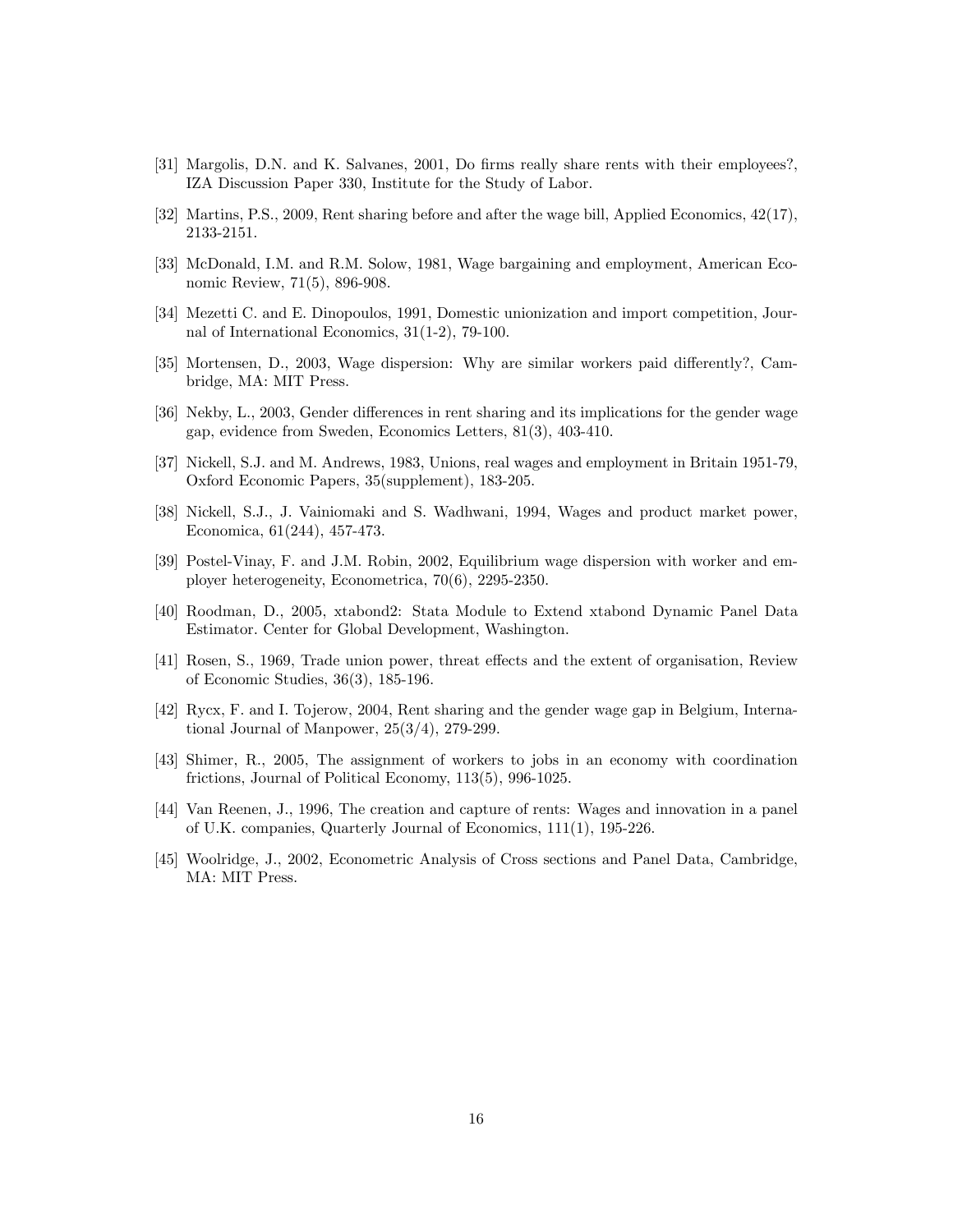| Table 1            |  |
|--------------------|--|
| Summary statistics |  |

| Variables                                           | 1984-2001 |       |                |          |       |        |  |
|-----------------------------------------------------|-----------|-------|----------------|----------|-------|--------|--|
|                                                     | Mean      | Sd.   | $Q_1$          | $Q_2$    | $Q_3$ | N      |  |
| Real firm output growth rate $\Delta q_{it}$        | 0.026     | 0.152 | $-0.055$       | 0.024    | 0.108 | 125528 |  |
| Labor growth rate $\Delta n_{it}$                   | 0.007     | 0.123 | $-0.042$       | 0.000    | 0.055 | 125528 |  |
| Capital growth rate $\Delta k_{it}$                 | 0.001     | 0.152 | $-0.072$       | $-0.017$ | 0.065 | 125528 |  |
| Materials growth rate $\Delta m_{it}$               | 0.041     | 0.193 | $-0.060$       | 0.038    | 0.141 | 125528 |  |
| Labor share in nominal output $(\alpha_N)_{it}$     | 0.310     | 0.135 | 0.214          | 0.295    | 0.389 | 132552 |  |
| Materials share in nominal output $(\alpha_M)_{it}$ | 0.517     | 0.155 | 0.420          | 0.524    | 0.624 | 132552 |  |
| $\Delta q_{it} - \Delta k_{it}$                     | 0.026     | 0.189 | $-0.077$       | 0.027    | 0.129 | 125528 |  |
| $\Delta n_{it} - \Delta k_{it}$                     | 0.006     | 0.165 | $-0.075$       | 0.012    | 0.087 | 125528 |  |
| $\Delta m_{it} - \Delta k_{it}$                     | 0.040     | 0.221 | $-0.081$       | 0.039    | 0.159 | 125528 |  |
| Profit per worker $\frac{\pi_{it}}{N_{it}}$         | 21592     | 30658 | 6761           | 13529    | 25839 | 132552 |  |
| Firm average wage per worker $w_{it}$               | 28346     | 8453  | 22480          | 27220    | 32817 | 132552 |  |
| Number of workers per firm $\sum j$                 | 10        | 55    | $\overline{2}$ | 3        | 7     | 9121   |  |
| $j \in i$                                           |           |       |                |          |       |        |  |
| Average wage per worker $w_{i(i)t}$                 | 17199     | 9237  | 11650          | 14794    | 19553 | 719693 |  |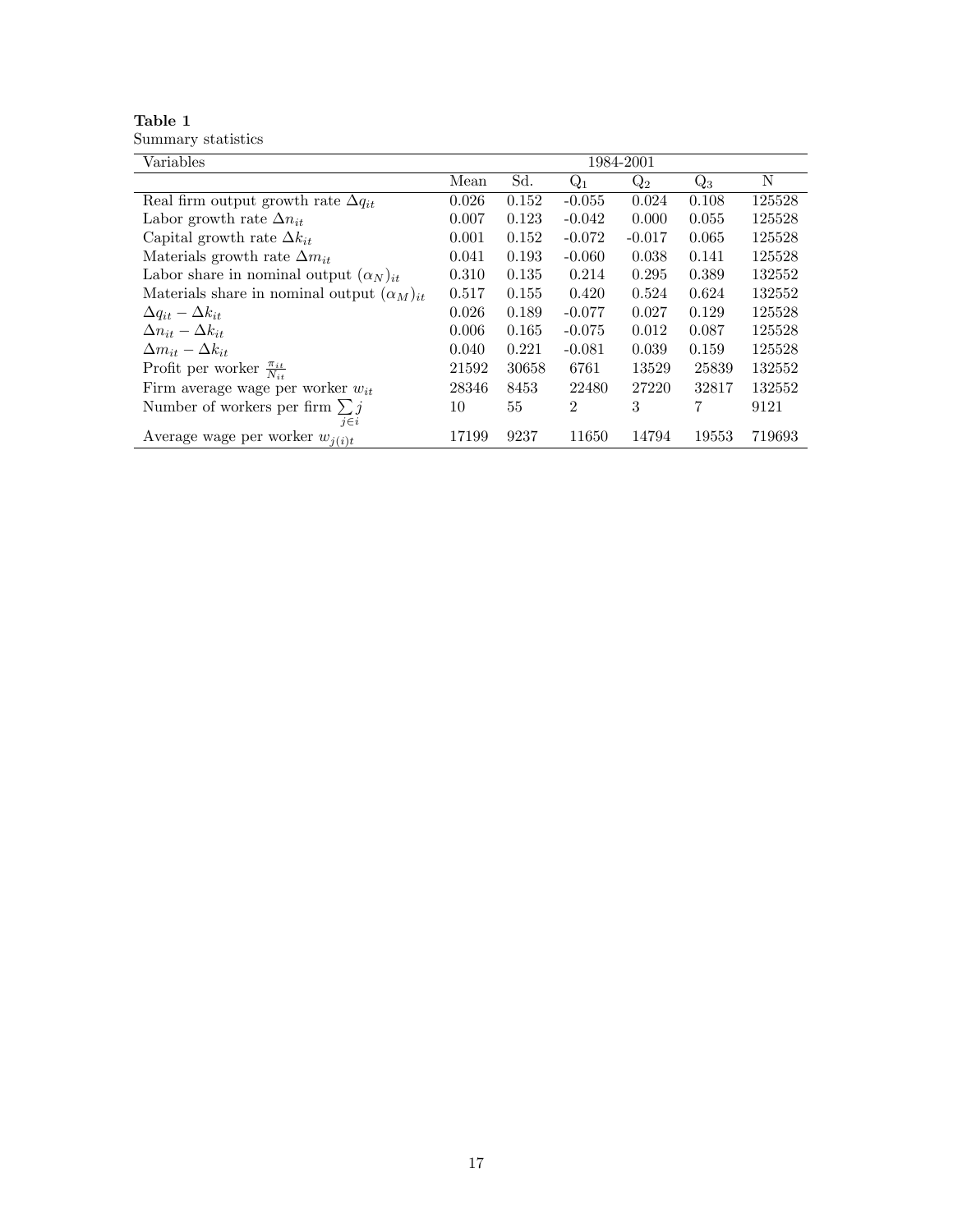Accounting approach: Industry analysis:

|  |  |  |  | Distribution of the firm-level extent of rent sharing $\phi_{a_{i,t}}$ and price-cost mark-up $\mu_{a_{i,t}}$ (only) within each industry |  |
|--|--|--|--|-------------------------------------------------------------------------------------------------------------------------------------------|--|
|  |  |  |  |                                                                                                                                           |  |

|                         |             | $\gamma_{\underline{a_{i,t}}}$ |           |          | $\phi_{\underline{a_{i,t}}}$ |           |           | $\mu$ only <sub>a<sub>i,t</sub></sub> |           |       | $\mu_{\underline{a_{i,t}}}$ |           |
|-------------------------|-------------|--------------------------------|-----------|----------|------------------------------|-----------|-----------|---------------------------------------|-----------|-------|-----------------------------|-----------|
| Industry                | $Q_1$       | $Q_2$                          | $Q_3$     | $Q_1$    | $Q_2$                        | $Q_3$     | $Q_1$     | $Q_2$                                 | $Q_3$     | $Q_1$ | $Q_2$                       | $Q_3$     |
| Ind 23                  | $-1.045$    | $-0.269$                       | 0.438     | $-0.326$ | 0.310                        | 1.057     | 1.040     | 1.175                                 | 1.297     | 0.949 | 1.080                       | 1.264     |
| Ind 4                   | 0.056       | 0.094                          | 0.180     | 0.059    | 0.091                        | 0.154     | 1.101     | 1.158                                 | 1.235     | 1.179 | 1.216                       | 1.271     |
| Ind 3                   | 0.055       | 0.114                          | 0.266     | 0.057    | 0.114                        | 0.214     | 1.133     | 1.215                                 | 1.296     | 1.220 | 1.296                       | 1.399     |
| Ind 2                   | 0.051       | 0.132                          | 0.227     | 0.048    | 0.117                        | 0.185     | 1.077     | 1.131                                 | 1.188     | 1.163 | 1.202                       | 1.250     |
| Ind 1                   | 0.076       | 0.150                          | 0.283     | 0.073    | 0.132                        | 0.223     | 1.069     | 1.121                                 | 1.198     | 1.172 | 1.219                       | 1.307     |
| Ind 14                  | 0.092       | 0.165                          | 0.292     | 0.086    | 0.143                        | 0.244     | 1.076     | 1.136                                 | 1.223     | 1.241 | 1.302                       | 1.344     |
| Ind $24$                | 0.099       | 0.172                          | 0.297     | 0.090    | 0.147                        | 0.229     | 1.160     | 1.224                                 | 1.299     | 1.312 | 1.371                       | 1.431     |
| Ind $30$                | 0.103       | 0.178                          | 0.281     | 0.101    | 0.153                        | 0.222     | 1.142     | 1.196                                 | 1.256     | 1.277 | 1.339                       | 1.378     |
| Ind $26$                | 0.111       | 0.183                          | 0.309     | 0.104    | 0.157                        | 0.238     | $1.123\,$ | 1.206                                 | 1.290     | 1.283 | 1.348                       | 1.412     |
| Ind 15                  | 0.071       | 0.188                          | 0.310     | 0.066    | 0.158                        | 0.237     | 1.110     | 1.177                                 | 1.252     | 1.258 | 1.329                       | 1.397     |
| Ind $34$                | 0.126       | 0.191                          | 0.336     | 0.113    | 0.162                        | 0.255     | 1.109     | 1.169                                 | 1.233     | 1.234 | 1.272                       | 1.336     |
| Ind 7                   | 0.103       | 0.208                          | 0.362     | 0.094    | 0.173                        | 0.275     | 1.092     | 1.152                                 | 1.236     | 1.283 | 1.339                       | 1.383     |
| Ind 6                   | 0.100       | 0.223                          | 0.405     | 0.098    | 0.185                        | 0.305     | 1.075     | 1.134                                 | 1.207     | 1.265 | 1.330                       | 1.390     |
| Ind 29                  | 0.115       | 0.226                          | 0.361     | 0.105    | 0.185                        | 0.266     | 1.132     | 1.180                                 | 1.233     | 1.259 | 1.304                       | 1.365     |
| Ind $10$                | 0.111       | 0.226                          | 0.441     | 0.100    | 0.184                        | 0.306     | 1.112     | 1.176                                 | 1.252     | 1.288 | 1.330                       | 1.391     |
| Ind $35$                | 0.123       | 0.239                          | 0.410     | 0.110    | 0.196                        | 0.297     | 1.100     | 1.152                                 | 1.206     | 1.226 | 1.270                       | 1.328     |
| Ind 25                  | 0.144       | 0.241                          | 0.439     | 0.126    | 0.206                        | 0.306     | 1.094     | 1.170                                 | 1.269     | 1.277 | 1.353                       | 1.400     |
| Ind 27                  | 0.114       | 0.269                          | 0.445     | 0.103    | 0.212                        | 0.308     | 1.070     | 1.126                                 | 1.196     | 1.207 | 1.260                       | 1.320     |
| Ind 9                   | 0.133       | 0.269                          | 0.382     | 0.126    | 0.220                        | 0.286     | 1.127     | 1.200                                 | 1.277     | 1.282 | 1.323                       | 1.369     |
| Ind 37                  | 0.142       | 0.269                          | 0.444     | 0.129    | 0.219                        | 0.311     | 1.134     | 1.195                                 | 1.270     | 1.269 | 1.332                       | 1.397     |
| Ind $32$                | 0.115       | 0.269                          | 0.471     | 0.104    | 0.218                        | 0.321     | 1.115     | 1.175                                 | 1.264     | 1.190 | 1.244                       | 1.313     |
| Ind 5                   | 0.130       | 0.272                          | 0.495     | 0.116    | 0.215                        | 0.333     | 1.098     | 1.156                                 | 1.231     | 1.219 | 1.279                       | 1.360     |
| Ind 8                   | 0.152       | 0.278                          | 0.443     | 0.132    | 0.218                        | 0.308     | 1.084     | 1.157                                 | 1.242     | 1.318 | 1.373                       | 1.434     |
| Ind 13                  | 0.126       | 0.279                          | 0.513     | 0.119    | 0.224                        | 0.360     | 1.098     | 1.161                                 | 1.257     | 1.218 | 1.290                       | 1.382     |
| $\operatorname{Ind}$ 31 | 0.159       | 0.290                          | 0.516     | 0.150    | 0.241                        | 0.356     | 1.110     | 1.166                                 | 1.243     | 1.163 | 1.216                       | 1.305     |
| Ind 11                  | 0.138       | 0.313                          | 0.612     | 0.139    | 0.251                        | 0.388     | 1.086     | 1.130                                 | 1.194     | 1.189 | 1.260                       | 1.311     |
| Ind $12$                | 0.136       | 0.331                          | 0.576     | 0.126    | 0.251                        | 0.370     | 1.096     | 1.147                                 | 1.213     | 1.208 | 1.292                       | 1.355     |
| Ind 28                  | 0.144       | 0.343                          | 0.627     | 0.142    | 0.264                        | 0.394     | 1.077     | 1.128                                 | 1.188     | 1.207 | 1.273                       | 1.349     |
| Ind 33                  | 0.175       | 0.356                          | 0.627     | 0.163    | 0.268                        | 0.399     | 1.100     | 1.151                                 | 1.215     | 1.186 | 1.249                       | 1.315     |
| Ind $36$                | 0.187       | 0.368                          | 0.605     | 0.165    | 0.272                        | 0.383     | 1.106     | 1.154                                 | 1.212     | 1.265 | 1.325                       | 1.391     |
| Ind $16$                | 0.131       | 0.392                          | 0.629     | 0.118    | 0.286                        | 0.387     | 1.052     | 1.112                                 | 1.189     | 1.232 | 1.296                       | 1.368     |
| $\operatorname{Ind}$ 21 | 0.175       | 0.398                          | 0.762     | 0.160    | 0.309                        | 0.485     | 1.067     | 1.112                                 | 1.175     | 1.155 | 1.207                       | 1.269     |
| Ind $19$                | 0.157       | 0.416                          | 0.773     | 0.162    | 0.299                        | 0.452     | 1.082     | 1.140                                 | 1.229     | 1.183 | 1.244                       | 1.327     |
| ${\rm Ind}~38$          | 0.202       | 0.417                          | 0.992     | 0.214    | 0.348                        | 0.569     | 1.066     | 1.130                                 | 1.207     | 1.140 | 1.219                       | 1.297     |
| Ind $20$                | 0.192       | 0.462                          | 0.890     | 0.174    | 0.325                        | 0.488     | 1.062     | 1.107                                 | 1.173     | 1.167 | 1.226                       | 1.311     |
| Ind 17                  | $0.150\,$   | $0.475\,$                      | 0.842     | 0.142    | $\,0.342\,$                  | $0.462\,$ | 1.057     | 1.092                                 | $1.135\,$ | 1.140 | 1.184                       | 1.258     |
| ${\rm Ind}~22$          | $0.194\,$   | $\,0.494\,$                    | 1.051     | 0.181    | 0.350                        | 0.562     | 1.070     | 1.120                                 | 1.180     | 1.160 | 1.250                       | 1.319     |
| ${\rm Ind}~18$          | $\rm 0.321$ | 0.686                          | 1.188     | 0.245    | 0.408                        | 0.548     | 1.056     | $1.092\,$                             | 1.137     | 1.169 | 1.215                       | 1.285     |
| Mean                    | 0.102       | 0.271                          | $0.514\,$ | 0.111    | $0.225\,$                    | 0.355     | 1.094     | $1.153\,$                             | 1.226     | 1.214 | 1.275                       | $1.344\,$ |
| $\mathbf{Q}_1$          | $0.103\,$   | 0.189                          | 0.342     | 0.099    | $\,0.165\,$                  | $0.257\,$ | 1.071     | 1.130                                 | 1.196     | 1.174 | 1.231                       | 1.311     |
| $\mathbf{Q}_2$          | $0.128\,$   | 0.269                          | 0.444     | 0.117    | 0.218                        | 0.310     | 1.095     | $1.153\,$                             | 1.230     | 1.219 | 1.276                       | 1.347     |
| $\mathbf{Q}_3$          | $0.151\,$   | $\rm 0.352$                    | 0.623     | 0.142    | $0.271\,$                    | $0.393\,$ | 1.110     | $1.175\,$                             | 1.255     | 1.265 | 1.328                       | 1.388     |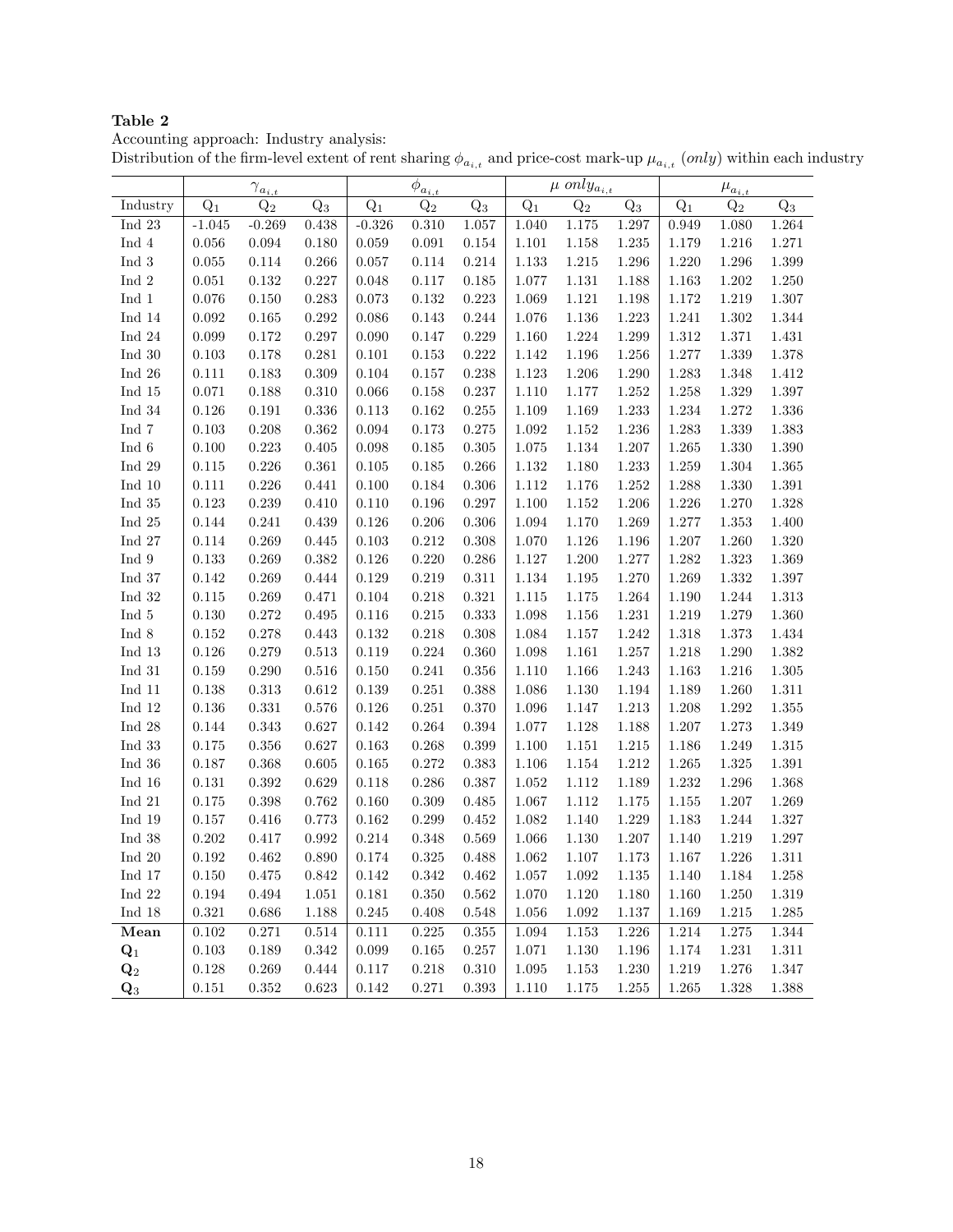Standard labor economics approach: Industry analysis: Estimated industry-level wage-profits elasticity  $\left(\begin{smallmatrix} \widetilde{\varepsilon}^w_\pi\\ \overline{\varepsilon}\end{smallmatrix}\right)$  $\overline{ }$ and extent of rent sharing  $\phi_{I}$ 

|                                                    | <b>GMM SYS</b> $(t-2)(t-3)$               |                         |                                                         |                                           |                         |                           |                                                                                    |                                                           |                      |  |
|----------------------------------------------------|-------------------------------------------|-------------------------|---------------------------------------------------------|-------------------------------------------|-------------------------|---------------------------|------------------------------------------------------------------------------------|-----------------------------------------------------------|----------------------|--|
|                                                    | DEP. VAR.: $\ln(w_{j(i)t})$               |                         |                                                         | DEP. VAR.: $\ln(w_{it})$                  |                         |                           | $\sum w_{j(i)t}$<br>$j \in i$<br>DEP. VAR.: ln<br>$\sum j$<br>$\overline{j} \in i$ |                                                           |                      |  |
| Industry                                           | $\widehat{\varepsilon}^w_{\frac{\pi}{N}}$ | $\widehat{\gamma}_{_I}$ | $\widehat{\boldsymbol{\phi}}_{{\scriptscriptstyle{I}}}$ | $\widehat{\varepsilon}^w_{\frac{\pi}{N}}$ | $\widehat{\gamma}_{_I}$ | $\overline{\hat{\phi}}_I$ | $\widehat{\varepsilon}^w_{\frac{\pi}{N}}$                                          | $\widehat{\boldsymbol{\gamma}}_{{\scriptscriptstyle{I}}}$ | $\widehat{\phi}_{I}$ |  |
| Ind $14$                                           | 0.013(0.007)                              | 0.026                   | 0.025                                                   | 0.102(0.025)                              | 0.204                   | 0.170                     | 0.079(0.048)                                                                       | 0.159                                                     | 0.137                |  |
| ${\rm Ind}$ 17                                     | 0.014(0.026)                              | $\,0.035\,$             | 0.034                                                   | $-0.029(0.022)$                           | $-0.076$                | $-0.082$                  | $-0.001(0.042)$                                                                    | $-0.002$                                                  | $-0.002$             |  |
| Ind 22                                             | 0.021(0.014)                              | 0.054                   | 0.051                                                   | 0.003(0.022)                              | $0.007\,$               | 0.007                     | $-0.106(0.047)$                                                                    | $-0.266$                                                  | $-0.362$             |  |
| Ind 2                                              | 0.062(0.023)                              | 0.059                   | 0.056                                                   | 0.086(0.025)                              | $\,0.083\,$             | 0.077                     | 0.128(0.052)                                                                       | 0.124                                                     | 0.110                |  |
| Ind 34                                             | 0.061(0.015)                              | 0.078                   | 0.072                                                   | 0.063(0.026)                              | 0.081                   | 0.074                     | 0.065(0.038)                                                                       | 0.084                                                     | 0.077                |  |
| Ind 21                                             | 0.036(0.022)                              | 0.091                   | 0.084                                                   | 0.000(0.028)                              | $0.001\,$               | 0.001                     | 0.027(0.039)                                                                       | 0.069                                                     | $\,0.065\,$          |  |
| Ind 1                                              | 0.065(0.021)                              | 0.095                   | 0.086                                                   | 0.087(0.020)                              | 0.127                   | $0.112\,$                 | 0.086(0.038)                                                                       | 0.125                                                     | 0.111                |  |
| Ind 9                                              | 0.082(0.022)                              | 0.097                   | 0.088                                                   | 0.084(0.046)                              | $\,0.099\,$             | 0.090                     | 0.087(0.047)                                                                       | 0.103                                                     | $\,0.094\,$          |  |
| Ind 13                                             | 0.055(0.033)                              | $0.102\,$               | 0.093                                                   | 0.022(0.031)                              | 0.040                   | 0.039                     | 0.097(0.060)                                                                       | 0.179                                                     | 0.152                |  |
| Ind $10$                                           | 0.075(0.021)                              | $0.110\,$               | 0.099                                                   | 0.097(0.050)                              | 0.141                   | 0.124                     | 0.087(0.061)                                                                       | $0.127\,$                                                 | 0.113                |  |
| Ind 24                                             | 0.094(0.038)                              | $0.112\,$               | 0.100                                                   | 0.106(0.035)                              | 0.160                   | 0.138                     | 0.088(0.059)                                                                       | 0.105                                                     | $\,0.095\,$          |  |
| ${\rm Ind}~3$                                      | 0.144(0.018)                              | 0.116                   | 0.104                                                   | 0.040(0.045)                              | 0.032                   | 0.031                     | 0.189(0.065)                                                                       | $0.152\,$                                                 | 0.132                |  |
| Ind 16                                             | 0.046(0.010)                              | 0.118                   | 0.105                                                   | 0.034(0.028)                              | $0.088\,$               | 0.081                     | 0.080(0.057)                                                                       | 0.205                                                     | 0.170                |  |
| Ind 12                                             | 0.063(0.022)                              | 0.137                   | 0.121                                                   | 0.056(0.024)                              | 0.121                   | 0.108                     | $-0.014(0.058)$                                                                    | $-0.031$                                                  | $-0.032$             |  |
| Ind 29                                             | 0.090(0.038)                              | $0.142\,$               | 0.124                                                   | 0.144(0.029)                              | 0.228                   | 0.186                     | 0.087(0.053)                                                                       | 0.138                                                     | 0.122                |  |
| Ind 15                                             | 0.097(0.015)                              | 0.146                   | 0.127                                                   | 0.048(0.030)                              | 0.072                   | 0.068                     | 0.059(0.045)                                                                       | 0.089                                                     | 0.082                |  |
| ${\rm Ind}~4$                                      | 0.211(0.044)                              | 0.150                   | 0.130                                                   | 0.011(0.027)                              | 0.008                   | 0.008                     | $-0.024(0.048)$                                                                    | $-0.017$                                                  | $-0.017$             |  |
| Ind 19                                             | 0.071(0.016)                              | 0.159                   | 0.137                                                   | 0.035(0.027)                              | 0.077                   | 0.072                     | 0.065(0.034)                                                                       | 0.145                                                     | 0.127                |  |
| Ind $30$                                           | 0.154(0.021)                              | 0.179                   | 0.152                                                   | 0.126(0.023)                              | 0.147                   | 0.128                     | 0.157(0.041)                                                                       | 0.183                                                     | 0.155                |  |
| Ind 28                                             | 0.078(0.019)                              | 0.186                   | 0.157                                                   | 0.093(0.021)                              | $0.222\,$               | 0.181                     | 0.023(0.044)                                                                       | 0.055                                                     | 0.052                |  |
| Ind $20$                                           | 0.074(0.024)                              | 0.200                   | 0.166                                                   | 0.044(0.020)                              | 0.117<br>$\,0.022\,$    | 0.105<br>$\,0.022\,$      | $-0.007(0.045)$                                                                    | $-0.020$                                                  | $-0.020$             |  |
| $\operatorname{Ind}$ 23<br>$\operatorname{Ind}$ 11 | 0.147(0.009)                              | 0.214<br>0.220          | 0.177<br>0.180                                          | 0.015(0.019)                              | $0.149\,$               | $0.130\,$                 | 0.053(0.030)                                                                       | 0.078<br>0.209                                            | 0.072<br>$0.173\,$   |  |
| ${\rm Ind}~8$                                      | 0.092(0.025)<br>0.115(0.023)              | 0.244                   | 0.196                                                   | 0.062(0.023)<br>0.035(0.026)              | $0.074\,$               | 0.069                     | 0.087(0.042)<br>0.048(0.051)                                                       | $0.102\,$                                                 | $\,0.092\,$          |  |
| Ind 27                                             | 0.117(0.025)                              | $0.253\,$               | $0.202\,$                                               | 0.081(0.023)                              | $0.176\,$               | 0.149                     | 0.034(0.046)                                                                       | $0.073\,$                                                 | $\,0.068\,$          |  |
| ${\rm Ind\ }6$                                     | 0.095(0.018)                              | 0.254                   | $0.202\,$                                               | 0.134(0.023)                              | $0.357\,$               | 0.263                     | 0.107(0.025)                                                                       | $\,0.284\,$                                               | 0.221                |  |
| ${\rm Ind}~37$                                     | 0.144(0.023)                              | 0.259                   | 0.206                                                   | 0.073(0.025)                              | $0.131\,$               | 0.116                     | 0.081(0.047)                                                                       | $0.145\,$                                                 | $0.127\,$            |  |
| ${\rm Ind}~33$                                     | 0.135(0.025)                              | 0.259                   | $0.206\,$                                               | 0.033(0.022)                              | $0.064\,$               | 0.060                     | 0.077(0.042)                                                                       | 0.147                                                     | 0.128                |  |
| ${\rm Ind}~32$                                     | 0.188(0.027)                              | 0.274                   | $0.215\,$                                               | 0.089(0.039)                              | $0.130\,$               | $0.115\,$                 | 0.129(0.055)                                                                       | $0.187\,$                                                 | 0.158                |  |
| $\operatorname{Ind}$ 35                            | 0.111(0.024)                              | $0.282\,$               | $0.220\,$                                               | 0.065(0.032)                              | $0.166\,$               | 0.142                     | 0.026(0.048)                                                                       | $0.067\,$                                                 | $\,0.063\,$          |  |
| $\operatorname{Ind}$ 28                            | 0.184(0.018)                              | $\,0.293\,$             | $0.226\,$                                               | 0.092(0.023)                              | $0.147\,$               | 0.128                     | 0.047(0.039)                                                                       | $0.075\,$                                                 | $0.070\,$            |  |
| Ind 38                                             | 0.139(0.012)                              | 0.293                   | 0.227                                                   | 0.052(0.020)                              | 0.110                   | 0.099                     | 0.085(0.034)                                                                       | 0.179                                                     | 0.152                |  |
| ${\rm Ind}~36$                                     | 0.115(0.031)                              | $\,0.294\,$             | 0.227                                                   | $-0.037(0.023)$                           | $-0.095$                | $-0.105$                  | 0.079(0.040)                                                                       | $0.202\,$                                                 | $0.168\,$            |  |
| $\operatorname{Ind}$ 31                            | 0.184(0.009)                              | 0.299                   | $0.230\,$                                               | 0.126(0.025)                              | $0.204\,$               | 0.170                     | 0.141(0.040)                                                                       | $0.230\,$                                                 | $0.187\,$            |  |
| ${\rm Ind}$ 26                                     | 0.221(0.018)                              | $0.314\,$               | $0.239\,$                                               | 0.073(0.017)                              | $0.104\,$               | $\,0.094\,$               | 0.138(0.029)                                                                       | $0.197\,$                                                 | $0.164\,$            |  |
| ${\rm Ind}~5$                                      | 0.209(0.016)                              | $0.357\,$               | $\,0.263\,$                                             | 0.135(0.018)                              | $0.231\,$               | 0.188                     | 0.099(0.030)                                                                       | 0.169                                                     | $0.145\,$            |  |
| ${\rm Ind}~7$                                      | 0.193(0.0222)                             | $0.374\,$               | $0.272\,$                                               | 0.102(0.026)                              | $0.198\,$               | $\rm 0.165$               | 0.109(0.052)                                                                       | $0.211\,$                                                 | $0.174\,$            |  |
| $\operatorname{Ind}$ 18                            | 0.173(0.013)                              | 0.641                   | 0.391                                                   | $-0.022(0.018)$                           | $-0.082$                | $-0.090$                  | $-0.035(0.043)$                                                                    | $-0.128$                                                  | $-0.147$             |  |
| Mean                                               | 0.110(0.021)                              | 0.198                   | 0.158                                                   | 0.102(0.026)                              | 0.107                   | 0.090                     | 0.067(0.045)                                                                       | 0.109                                                     | $\boldsymbol{0.089}$ |  |
| $\mathbf{Q}_1$                                     | 0.066(0.016)                              | 0.110                   | 0.099                                                   | 0.103(0.025)                              | 0.066                   | 0.062                     | 0.037(0.039)                                                                       | 0.073                                                     | 0.068                |  |
| $\mathbf{Q}_2$                                     | 0.096(0.021)                              | 0.182                   | $\bf 0.154$                                             | 0.102(0.022)                              | 0.113                   | 0.102                     | 0.080(0.045)                                                                       | 0.126                                                     | 0.112                |  |
| $\mathbf{Q}_3$                                     | 0.147(0.025)                              | 0.270                   | 0.213                                                   | 0.103(0.028)                              | 0.158                   | 0.136                     | 0.085(0.051)                                                                       | 0.179                                                     | 0.152                |  |

Time dummies are included but not reported. First-step robust standard errors in parentheses.

Instruments used: the lagged levels of q, n, m and k dated  $(t-2)$  and  $(t-3)$  in the first-differenced equations and the lagged first-differences of  $q$ ,  $n$ ,  $m$  and  $k$  dated  $(t - 1)$  in the levels equations.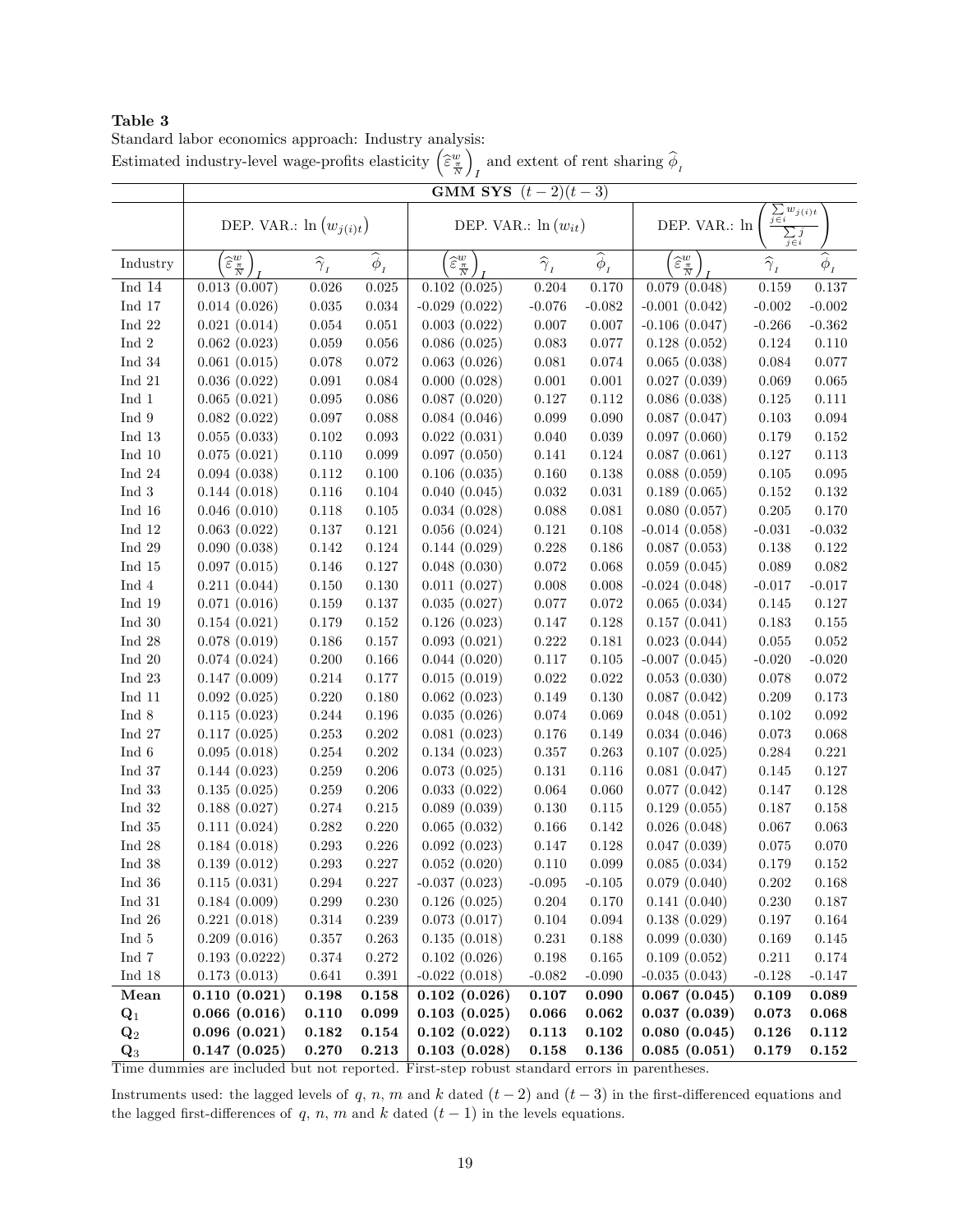Productivity approach: Industry analysis: Estimated industry-level extent of rent sharing  $\hat{\phi}_I$  and mark-up  $\hat{\mu}_I$  (only)

|                         |                      | GMM SYS            | $(t-2)(t-3)$       |               |
|-------------------------|----------------------|--------------------|--------------------|---------------|
| Industry                | $\widehat{\gamma}_I$ | $\phi_I$           | $\hat{\mu}_I$ only | $\hat{\mu}_I$ |
| ${\rm Ind\ }1$          | $-1.041(0.354)$      | 25.55(213.5)       | 0.971(0.067)       | 0.874(0.076)  |
| ${\rm Ind}~3$           | $-0.688(0.210)$      | $-2.210(2.162)$    | 1.260(0.062)       | 1.079(0.071)  |
| ${\rm Ind}~32$          | $-0.411(0.310)$      | $-0.697(0.894)$    | 1.129(0.041)       | 1.018(0.078)  |
| $\operatorname{Ind}$ 10 | $-0.277(0.302)$      | $-0.384(0.578)$    | 1.245(0.039)       | 1.166(0.086)  |
| $\operatorname{Ind}$ 19 | $-0.269(0.477)$      | $-0.368(0.892)$    | 1.238(0.036)       | 1.173(0.104)  |
| ${\rm Ind}~4$           | $-0.254(0.227)$      | $-0.340(0.407)$    | 1.274(0.046)       | 1.203(0.072)  |
| ${\rm Ind}$ 17          | $-0.254(0.537)$      | $-0.340(0.964)$    | 1.094(0.031)       | 1.057(0.066)  |
| ${\rm Ind}~9$           | $-0.234(0.256)$      | $-0.306(0.436)$    | 1.329(0.049)       | 1.253(0.073)  |
| ${\rm Ind}~25$          | $-0.221(0.355)$      | $-0.283(0.585)$    | 1.076(0.063)       | 1.012(0.110)  |
| ${\rm Ind}$ 14          | $-0.212(0.348)$      | $-0.268(0.560)$    | 1.144(0.032)       | 1.086(0.079)  |
| ${\rm Ind}~20$          | $-0.062(0.410)$      | $-0.066$ $(0.466)$ | 1.230(0.035)       | 1.215(0.095)  |
| ${\rm Ind}~21$          | $-0.060$ $(0.452)$   | $-0.064(0.512)$    | 1.199(0.048)       | 1.187(0.095)  |
| ${\rm Ind}$ 29          | $-0.034(0.160)$      | $-0.035(0.172)$    | 1.239(0.029)       | 1.229(0.056)  |
| ${\rm Ind}~34$          | 0.007(0.207)         | 0.007(0.204)       | 1.261(0.051)       | 1.257(0.082)  |
| $\operatorname{Ind}$ 2  | 0.011(0.242)         | 0.010(0.273)       | 1.125(0.049)       | 1.122(0.059)  |
| ${\rm Ind}~38$          | 0.030(0.269)         | 0.029(0.254)       | 1.088(0.033)       | 1.090(0.067)  |
| ${\rm Ind}~15$          | 0.096(0.245)         | 0.088(0.204)       | 1.242(0.037)       | 1.263(0.067)  |
| ${\rm Ind}~30$          | 0.179(0.102)         | 0.151(0.073)       | 1.260(0.033)       | 1.364(0.067)  |
| ${\rm Ind}~23$          | 0.212(0.373)         | 0.175(0.254)       | 1.204(0.050)       | 1.244(0.106)  |
| ${\rm Ind}~13$          | 0.240(0.216)         | 0.193(0.140)       | 1.263(0.063)       | 1.328(0.106)  |
| ${\rm Ind}~33$          | 0.247(0.243)         | 0.198(0157)        | 1.147(0.024)       | 1.202(0.054)  |
| $\operatorname{Ind}$ 28 | 0.248(0.307)         | 0.199(0.197)       | 1.226(0.035)       | 1.261(0.081)  |
| $\operatorname{Ind}$ 31 | 0.279(0.218)         | 0.218(0.133)       | 1.131(0.036)       | 1.222(0.083)  |
| Ind $24$                | 0.328(0.158)         | 0.247(0.089)       | 1.159(0.033)       | 1.263(0.065)  |
| Ind $11$                | 0.397(0.287)         | 0.284(0.147)       | 1.264(0.037)       | 1.334(0.075)  |
| ${\rm Ind}~7$           | 0.416(0.291)         | 0.294(0.145)       | 1.181(0.058)       | 1.258(0.099)  |
| Ind $26$                | 0.456(0.145)         | 0.313(0.068)       | 1.232(0.050)       | 1.420(0.075)  |
| Ind $36$                | 0.464(0.152)         | 0.317(0.071)       | 1.134(0.018)       | 1.252(0.043)  |
| Ind 35                  | 0.487(0.159)         | 0.327(0.072)       | 1.227(0.031)       | 1.365(0.052)  |
| Ind 5                   | 0.504(0.097)         | 0.335(0.043)       | 1.126(0.033)       | 1.269(0.048)  |
| Ind 37                  | 0.621(0.140)         | 0.383(0.053)       | 1.250(0.029)       | 1.525(0.076)  |
| ${\rm Ind}~12$          | 0.637(0.175)         | 0.389(0.065)       | 1.275(0.035)       | 1.486(0.068)  |
| ${\rm Ind\ 16}$         | 0.680(0.216)         | 0.405(0.076)       | 1.210(0.042)       | 1.362(0.065)  |
| ${\rm Ind}~27$          | 0.696(0.272)         | 0.410(0.094)       | 1.166(0.027)       | 1.329(0.080)  |
| $\operatorname{Ind}$ 18 | 0.763(0.291)         | 0.433(0.094)       | 1.106(0.020)       | 1.220(0.048)  |
| $\operatorname{Ind}$ 8  | 0.766(0.132)         | 0.434(0.042)       | 1.241(0.020)       | 1.461(0.050)  |
| Ind 5                   | 0.880(0.170)         | 0.468(0.048)       | 1.183(0.039)       | 1.318(0.049)  |
| Ind $22$                | 1.025(0.291)         | 0.506(0.071)       | 1.089(0.032)       | 1.271(0.068)  |
| Mean                    | 0.175(0.258)         | 0.711(5.926)       | 1.190(0.039)       | 1.238(0.074)  |
| $\mathbf{Q}_1$          | $-0.174(0.172)$      | $-0.066$ $(0.074)$ | 1.132(0.032)       | 1.176(0.065)  |
| $\mathbf{Q}_2$          | 0.226(0.244)         | 0.196(0.164)       | 1.207(0.036)       | 1.252(0.073)  |
| $\mathbf{Q}_3$          | 0.481(0.306)         | 0.333(0.459)       | 1.244(0.049)       | 1.326(0.082)  |

Time dummies are included but not reported. First-step robust standard errors in parentheses.

Instruments used: the lagged levels of q, n, m and k dated  $(t-2)$  and  $(t-3)$  in the first-differenced equations and the lagged first-differences of q, n, m and k dated  $(t - 1)$  in the levels equations.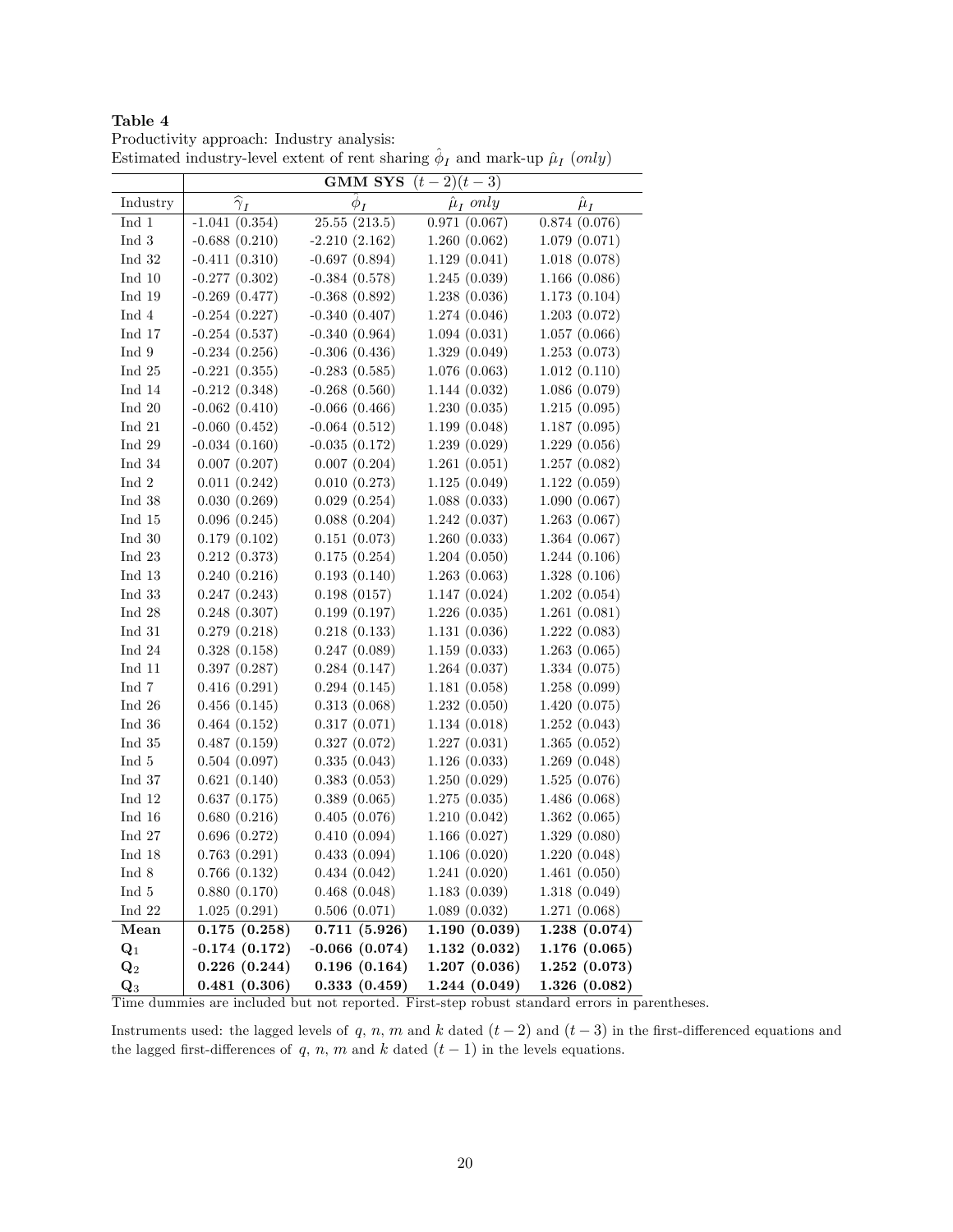|        | $(t-2)(t-3)$<br><b>GMM SYS</b> |                |          |                |       |  |  |  |  |
|--------|--------------------------------|----------------|----------|----------------|-------|--|--|--|--|
| # Ind. | Estimate                       | Mean           | $Q_1$    | $\mathrm{Q}_2$ | $Q_3$ |  |  |  |  |
| $38\,$ | Accounting $\phi_{a_I}$        | 0.225          | 0.162    | 0.218          | 0.272 |  |  |  |  |
| 38     | Worker wage $\phi_I$           | 0.158          | 0.099    | 0.154          | 0.215 |  |  |  |  |
| 38     | Firm wage 1 $\phi_I$           | 0.090          | 0.060    | 0.102          | 0.138 |  |  |  |  |
| 38     | Firm wage 2 $\phi_I$           | 0.089          | 0.068    | 0.112          | 0.152 |  |  |  |  |
| 38     | Productivity $\phi_I$          | 0.710          | $-0.066$ | 0.196          | 0.335 |  |  |  |  |
|        |                                |                |          |                |       |  |  |  |  |
| 20     | Accounting $\phi_{a_I}$        | 0.209          | 0.160    | 0.213          | 0.246 |  |  |  |  |
| 20     | Worker wage $\phi_I$           | 0.175          | 0.116    | 0.199          | 0.223 |  |  |  |  |
| 20     | Firm wage 1 $\phi_I$           | 0.221          | 0.076    | 0.122          | 0.157 |  |  |  |  |
| 20     | Firm wage 2 $\phi_I$           | 0.129          | 0.087    | 0.136          | 0.167 |  |  |  |  |
| 20     | Productivity $\phi_I$          | 0.249          | 0.172    | 0.265          | 0.359 |  |  |  |  |
|        |                                | <b>OLS LEV</b> |          |                |       |  |  |  |  |
| 38     | Accounting $\phi_{a_I}$        | 0.225          | 0.162    | 0.218          | 0.272 |  |  |  |  |
| 38     | Worker wage $\phi_I$           | 0.127          | 0.089    | 0.121          | 0.162 |  |  |  |  |
| 38     | Firm wage 1 $\phi_I$           | 0.140          | 0.113    | 0.137          | 0.166 |  |  |  |  |
| 38     | Firm wage 2 $\phi_I$           | 0.106          | 0.072    | 0.112          | 0.143 |  |  |  |  |
| 38     | Productivity $\phi_I$          | 0.064          | $-0.115$ | 0.091          | 0.200 |  |  |  |  |
|        |                                |                |          |                |       |  |  |  |  |
| 20     | Accounting $\phi_{a_I}$        | 0.237          | 0.190    | 0.219          | 0.260 |  |  |  |  |
| 20     | Worker wage $\phi_I$           | 0.151          | 0.118    | 0.142          | 0.189 |  |  |  |  |
| 20     | Firm wage 1 $\phi_I$           | 0.161          | 0.129    | 0.156          | 0.178 |  |  |  |  |
| 20     | Firm wage 2 $\phi_I$           | 0.129          | 0.102    | 0.126          | 0.154 |  |  |  |  |
| 20     | Productivity $\phi_I$          | 0.180          | 0.108    | 0.151          | 0.257 |  |  |  |  |

Comparison of the distribution of the extent of rent sharing  $\phi_{I}$  across the three approaches

ìWorkerî refers to estimating the wage equation of the standard labor economics approach using  $\ln(w_{j(i)t})$  as the dependent variable, "Firm wage 1" refers to the case where  $\ln(w_{it})$  is the dependent variable

and "Firm wage 2" refers to the case where  $\ln \left( \frac{\sum w_{j(i)t}}{\sum i} \right)$  $\sum_{j \in i} j$ ! is the dependent variable.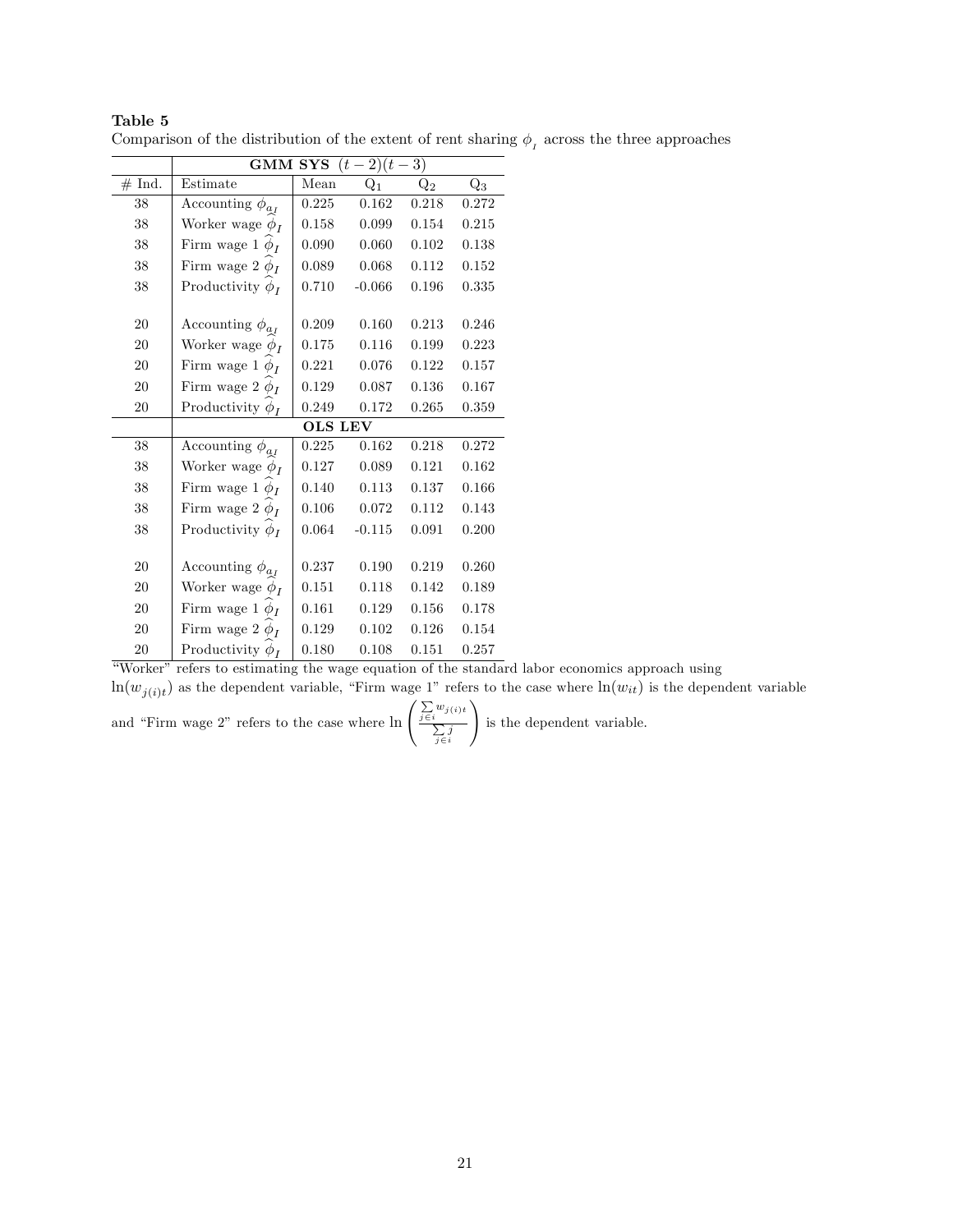

**Figure 1a**: System GMM estimates of rent sharing across the three approaches

**Figure 1b**: Levels OLS estimates of rent sharing across the three approaches